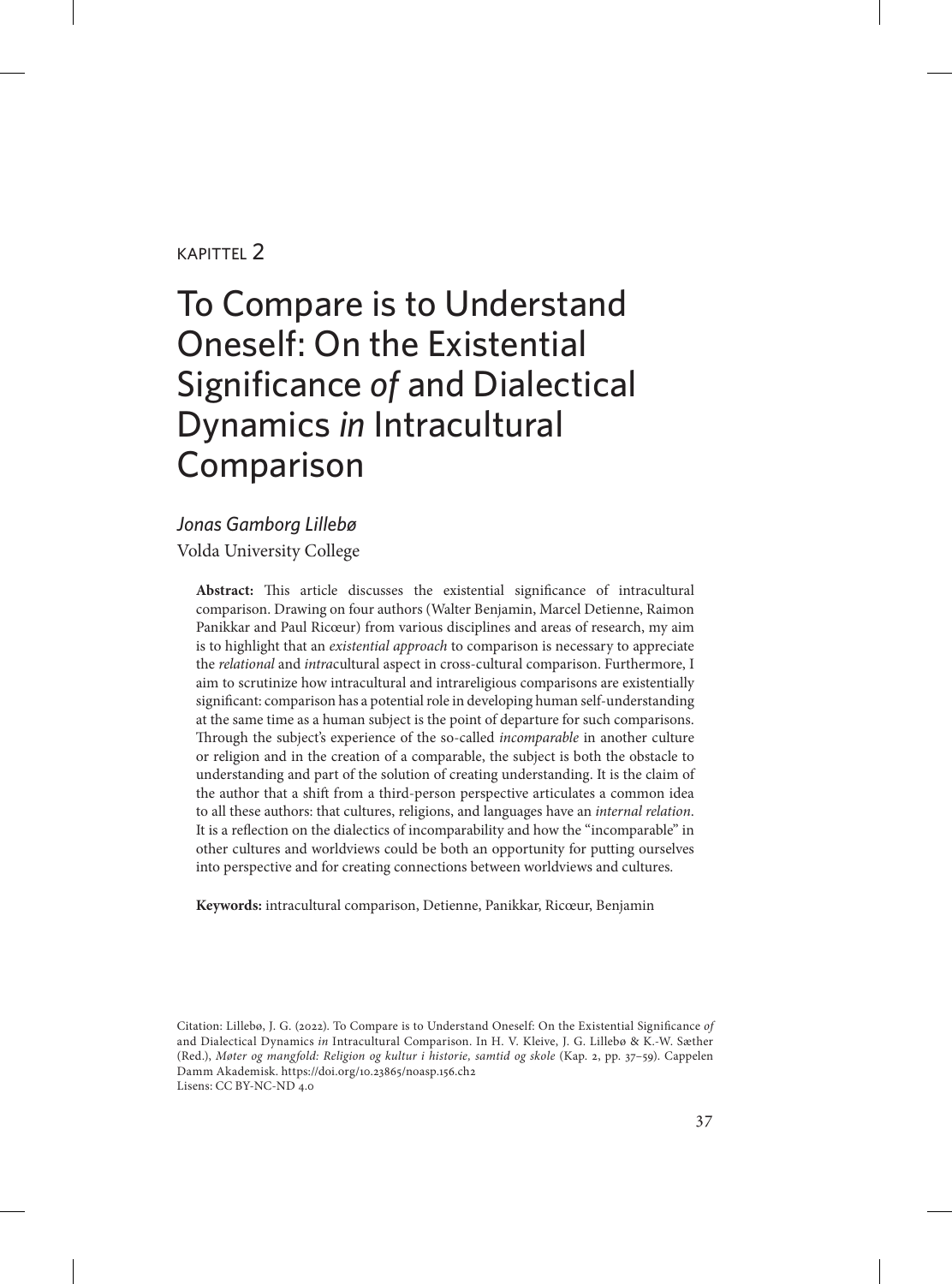## **Introduction**

Comparison has a long tradition as a scientific method for acquiring knowledge in humanities and social sciences (Crowell Collier & MacMillan, 1968; Dumont, 1983; Durkheim, 1951). It has also been familiar to philosophy since the establishment of the transdisciplinary field of intercultural philosophy (Kimmerle, 2002). As with other methods, comparison has its own challenges and problems (Amselle, 1998). One of the fundamental epistemological problems with this method is how to compare "the incomparable" (Detienne, 2009). Does that which cannot be compared represent the limit and the unsurmountable epistemological obstacle to comparison?

In this article, I will relate to this question but not from a purely epistemological angle and not without rephrasing it. As I see it, this problem is not merely epistemological. Furthermore, the comparative practice itself is not just a scientific method that yields knowledge of facts in the world. Comparison is also an existential enterprise: The problem of incomparability risks disrupting the idea of human continuum. It reveals our limited and perhaps ethnocentric perspective. Briefly, both comparison and the failure to compare are connected to our self-understanding. Hence, the text addresses the existential significance of intracultural and/or intrareligious comparison.

To shed some light on this question, I will draw on theoretical discussions and examples from philosophy, comparative anthropology, comparative mythology, and theology. Marcel Detienne (2009), Paul Ricœur (2004), Walter Benjamin (1977), and Raimon Panikkar (2013a, 2013b) are authors who share perspectives and an interest in cross-cultural understanding. Even though not all of them write equally explicitly on the topic of comparison, Panikkar and Ricœur argue that translation and dialogue are themes akin to comparison. And as I will try to show, they all present fruitful and relevant approaches to the existential significance of intercultural and interreligious comparison. Considering this, we can begin to rephrase the initial research question and investigate the existential significance of comparison in intercultural/interreligious studies: *How does comparison represent an existential opportunity both to put oneself into perspective and/ or to create relations to other cultures, religions, and worldviews?*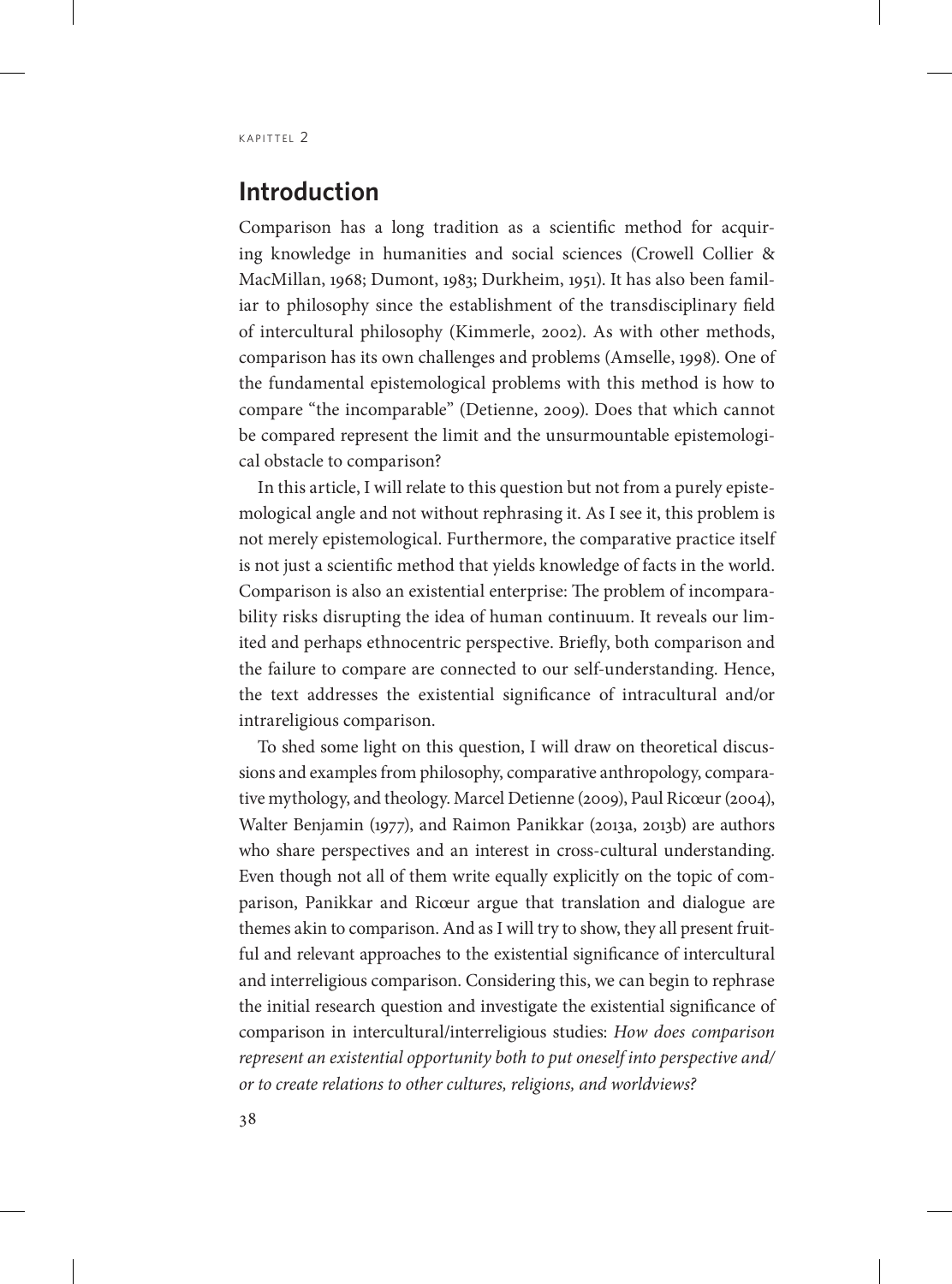## **Three existential aspects of comparison**

Drawing on these authors, my aim is to discuss the following aspects in relation to this question. These three aspects will constitute the three subsequent stages in this chapter:

- 1) The first step is to discuss a thematic likeness between translation and comparison. Taking Ricœur and Benjamin as a point of departure, I want to highlight the explicit and implicit likenesses between translation and comparison as practices that *create relations and connections* between languages, cultures, and religions. Comparison is, from this perspective, not just about discovering similarities between cultures and religions that eventually reveal a historical kinship. Similarities are like facts in the world that the comparativist can perceive from a third-person perspective. Put differently, comparability between cultures does not depend on a common ancient historical source as is the case, for instance, in studies of Indo-European languages, cultures, and myths (Dosse, 1992). Though this latter kind of comparison might be perfectly valid, comparability here seems to imply some theoretical assumptions: that comparison is made from a third-person perspective (the comparativist as a scientist that gathers data from empirical material); that comparability is possible due to a similarity between empirical data; and that the kinship of languages, cultures and myths is grounded in a common historical root. According to Benjamin, the translator articulates what could be regarded as a *spiritual kinship*. And I might add that comparison articulates an *existential kinship*.
- 2) But, as Detienne asks, what about the incomparable? Is it also possible to compare something that is not immediately similar and make connections between seemingly unsimilar (i.e., incomparable) phenomena? Perhaps not from a third-person perspective, but I think it is from a first-person perspective. As I will try to show, to compare is also to create connections between my (religious [or non-religious] and/or cultural) background and the so-called foreign. In other words, a shift of perspective is needed to grasp this. This leads us to my second point, where I want to look at how the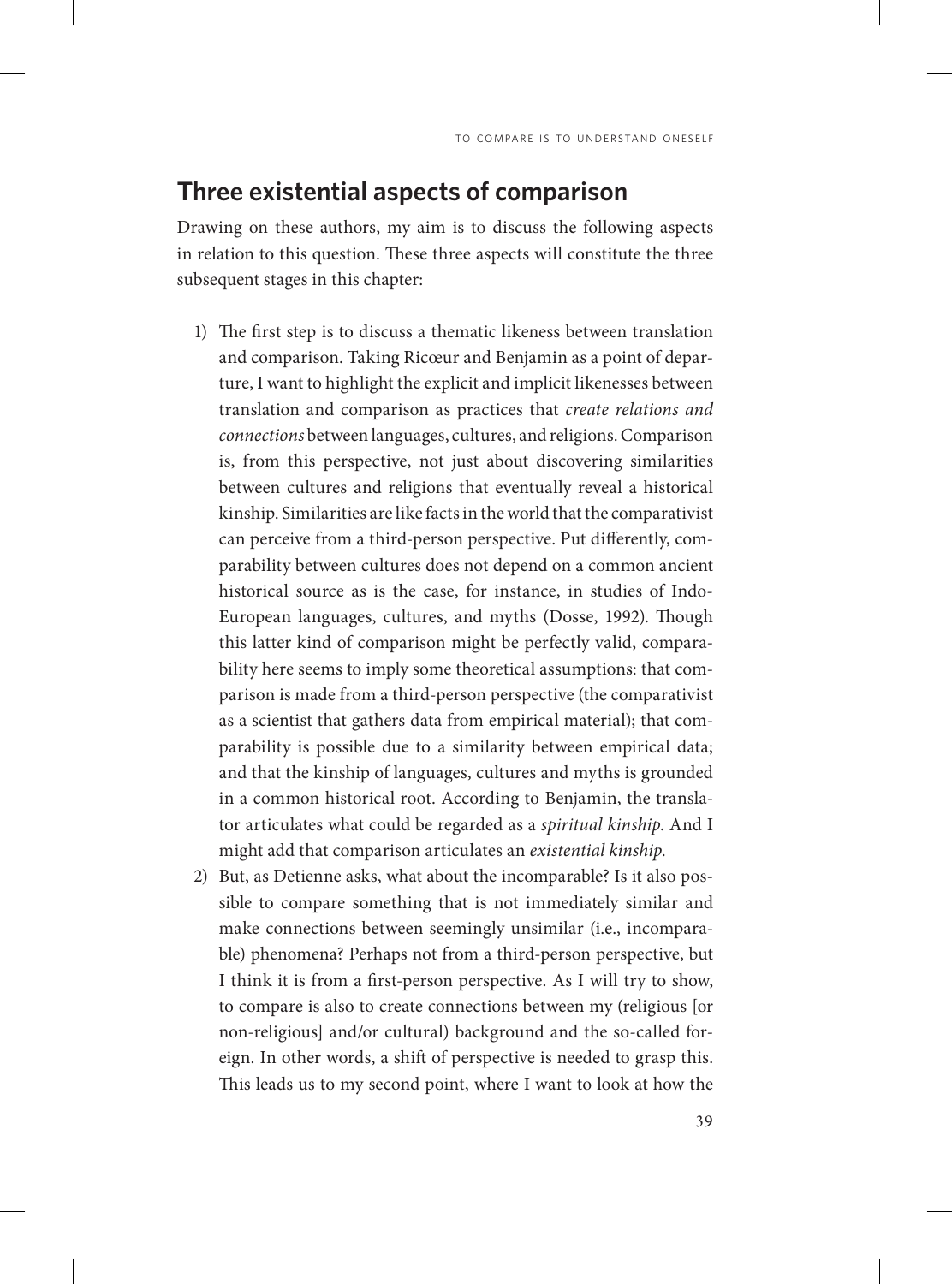cultural differences, obstacles and hindrances – in other words; "the incomparable" – do not have to be a negative experience that disrupts understanding across cultures and religions. It is also an opportunity to put myself into perspective and hence acquire a deeper understanding of myself. This renders it necessary to articulate what I would call a "dialectics of incomparability". This dialectic is between two kinds of incomparability: a) one in the form of something complete opposite that it is impossible to relate to; and b) another where a relation can be created but which requires a change of perspective on my part.

3) The third aspect is linked to the previous two in that both continuity (the relational) and discontinuity (the incomparable) can be reconciled through Raimon Panikkar's notion of *intra*cultural comparison. Here, as elsewhere in the article, the point is that a shift from a third-person perspective to a first-person perspective is necessary to comprehend this perspective.

# **The equivalences and "kinships" between languages, cultures, and religions**

I will, in this chapter, draw on Ricœur and Benjamin's discussion of translation. Even though translation is a different topic to comparison, there are some analogous ways of thinking that might shed some light on comparison.

Paul Ricœur (1913–2005) was a French philosopher with an immense interest in the relation between philosophy and topics "outside" philosophy. In reading Ricœur, one meets a very interdisciplinary oriented mind equipped with sharp philosophical tools. In a collection of texts entitled *On Translation* (*Sur la traduction*), Ricœur discusses the philosophy of translation (2004). In one of the texts, he investigates the question of untranslatability. Is it possible to translate when there is no (third) text that can guarantee the correspondence between two texts in two different languages? We see here that translation and comparison share some common problems: The problem is not only how we can render account for the apparent absence of a word or phenomena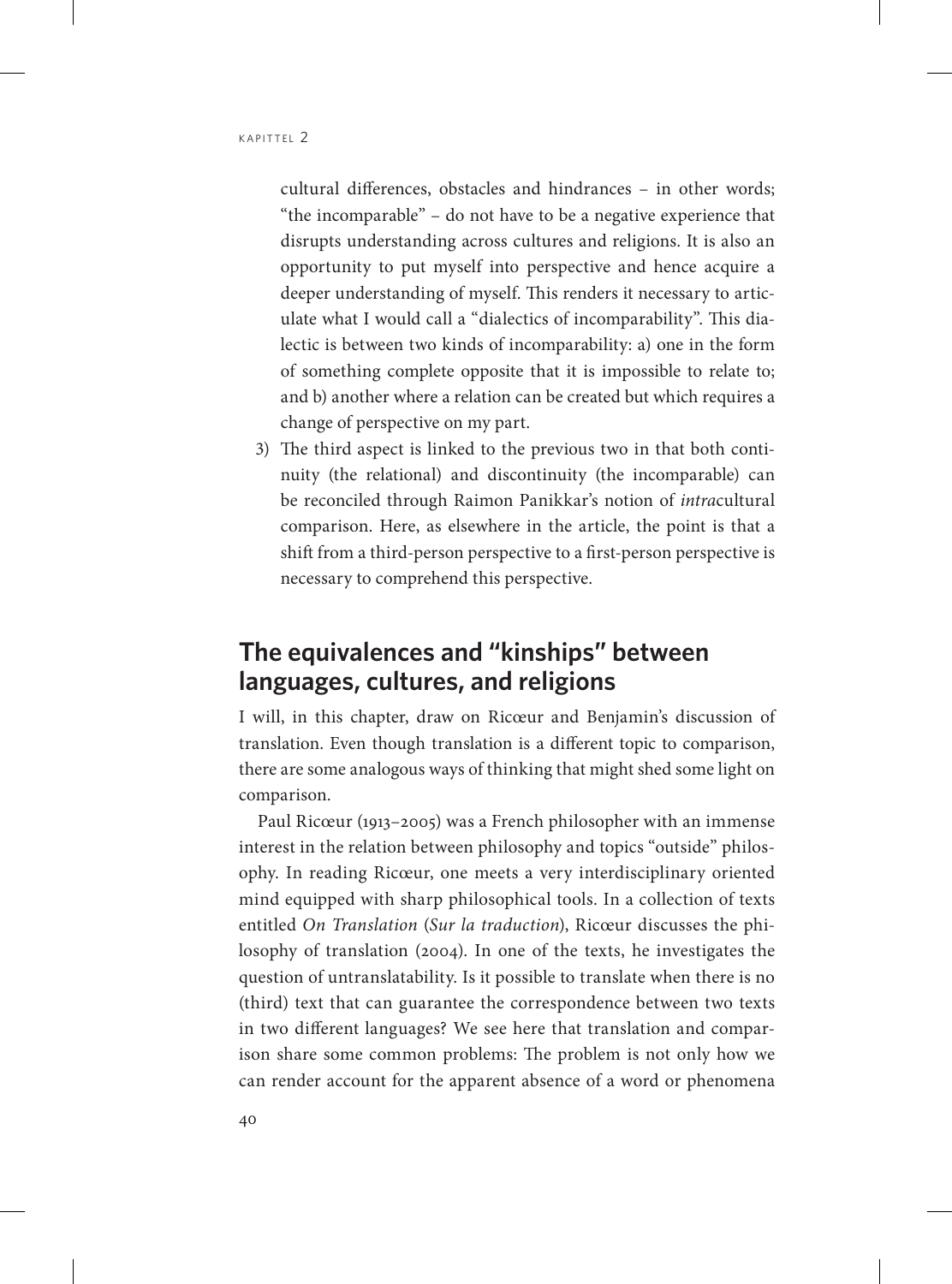in your own/a foreign language, culture or religion that exists in your own/a foreign one. The problem goes even deeper. Even if we do have words or phenomena that seem to be similar, we do not have a neutral third-person perspective that can guarantee us an equal identity between them.

Ricœur concludes that this problem is impossible to solve in theory, only in practice, and that it is by reflecting on the practice of translation we can get closer. This is for some perhaps not a satisfying solution of this *contradictio in adiecto.* And from a theoretical point of view, it is not. Is it then sufficient to just shift the attention to practice? I think my distinction between third and first-person perspectives is a helpful and necessary complement to Ricœur's distinction between theory and practice. Briefly, what the first-person perspective adds is that comparisons and translations are done by subjects. It is subjects that perceive differences as unsurmountable, and it is subjects that might find similarities across these differences. As the Norwegian philosopher Hans Skjervheim put it, we are as subjects "participating" in understanding the world and not just objective "spectators" to it (Skjervheim, 1996). We can be spectators too, of course, but we are participating in the construction of meaning and understanding. So, I think Ricœur is correct in underlining the practical and the creative aspect. Translations and comparisons are the product of a construction or creation. According to him, to translate is to construct or produce an equivalence without identity (*une equivalence sans identité*) (Ricœur, 2004, p. 60). An equivalent (from the Latin adjective *aequivalens*) indicates equal but not identical value. Translation, like comparison, from this perspective thus proposes and creates an exchange; it tries to create a relation by proposing something of equal value or a replacement, but also something which is not identical. If it was identical, then translation would not be necessary. The notion of equivalence, and accordingly translation, is hence historically connected to non-monetary economics where exchanges without an objective standard must be established through the creation of equivalent goods. What is at stake in this kind of exchange, as well as in translation and comparison, is to establish relations that do not have an external, third-person, objective standard to go through. So, what kind of relation are we dealing with?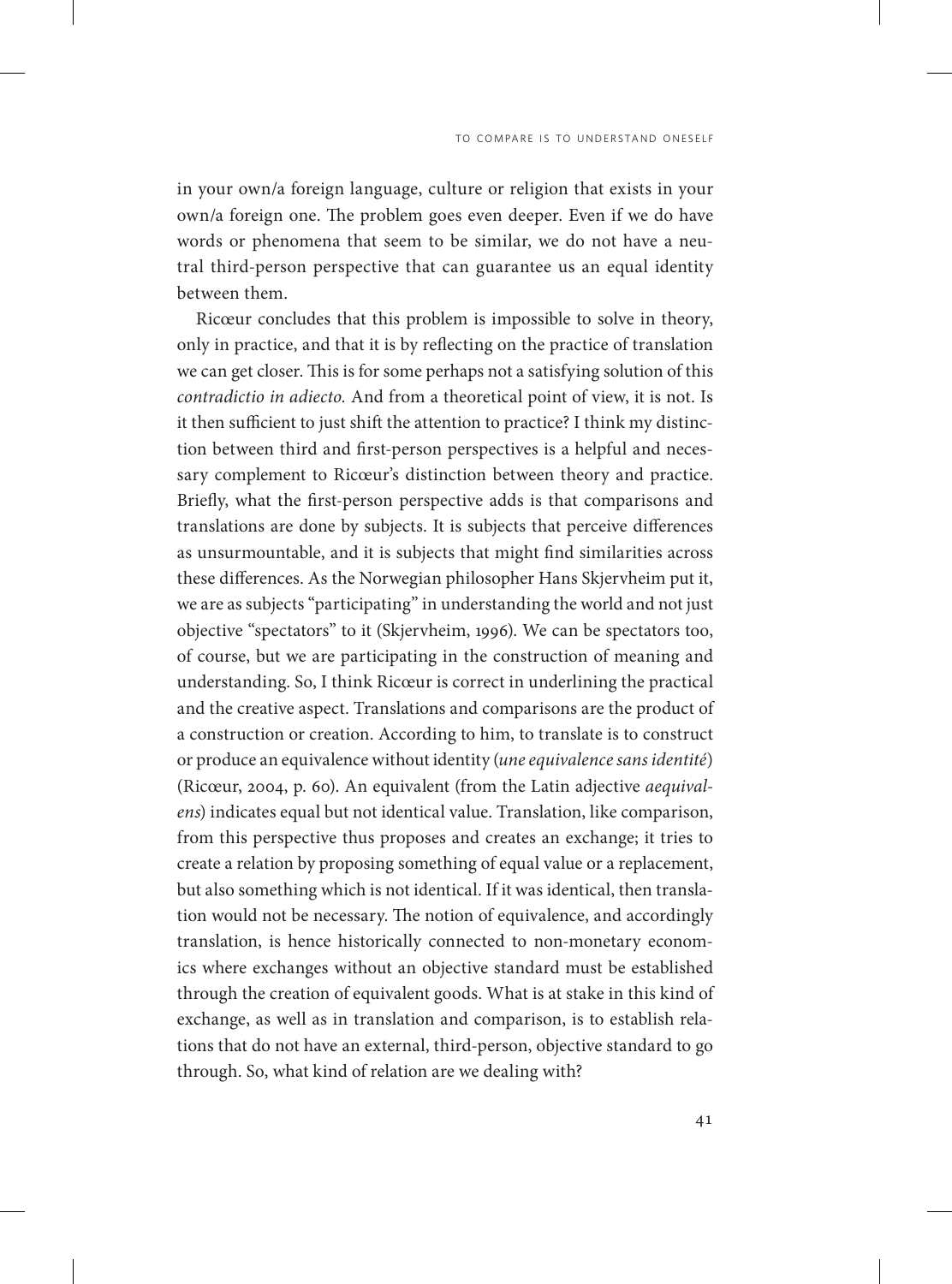To develop this further, Ricœur draws on the thoughts of the philosopher Walter Benjamin and his notion of "kinship of language" (*Verwandtschaft der Sprache*). So, we need to know more about Benjamin's philosophy of translation. Benjamin was a German philosopher who is often linked to the so-called "Frankfurter school" and philosophers such as Theodor Adorno and Max Horkheimer, as well as the author Berthold Brecht. On the other hand, Benjamin also had a strong and to some a mysterious relation to Jewish and messianic thought, especially through Gershom Scholem. In taking up this messianic impulse, Benjamin introduces an innovative take on language that to many initiated a paradigm shift in the philosophy of translation (Buden, 2008; Crépon, 2004).

1 Throughout the text of *The Task of the Translator* (*Die Aufgabe der Übersetzers*), Benjamin is the first to break with the central assumption that translation is the transportation of meaning from the original (source) language to another (reader's) language. According to him, the aim of translation has little to do with the original. Instead, translation is an activity of creating relations between languages. Or, as he puts it, what the translation does is *to express the internal relation the languages have to each other*. What is this relation (*innerste Verhältnisse*)? The internal relation between languages is their kinship (*die Verwandtschaft der Sprachen*) (Benjamin, 1977, pp. 52–53). But this kinship is not a kinship in the sense understood in comparative philology of "the postulate of a kinship between various languages, issued from a common root, the Indo-European mother language" (Dosse, 1992, p. 52). The kinship that Benjamin articulates transgresses the empirical similarities and differences between languages. What Benjamin has in mind is a pure language, or the unity (*allheit*) of (the intentions in) the languages. This is, as I see it, what Benjamin means by *internal* relation (*innerste Verhältnisse*). The relation that a translator creates between two languages does not go through a third language external to them. As noted above with Ricœur, this is what often is assumed in the theory of translation: For translations to be possible, there must be a third-person perspective, a third text that guarantees an identical equivalent. And this assumption is also the reason

<sup>1</sup> The following six paragraphs are based on another article written by the author.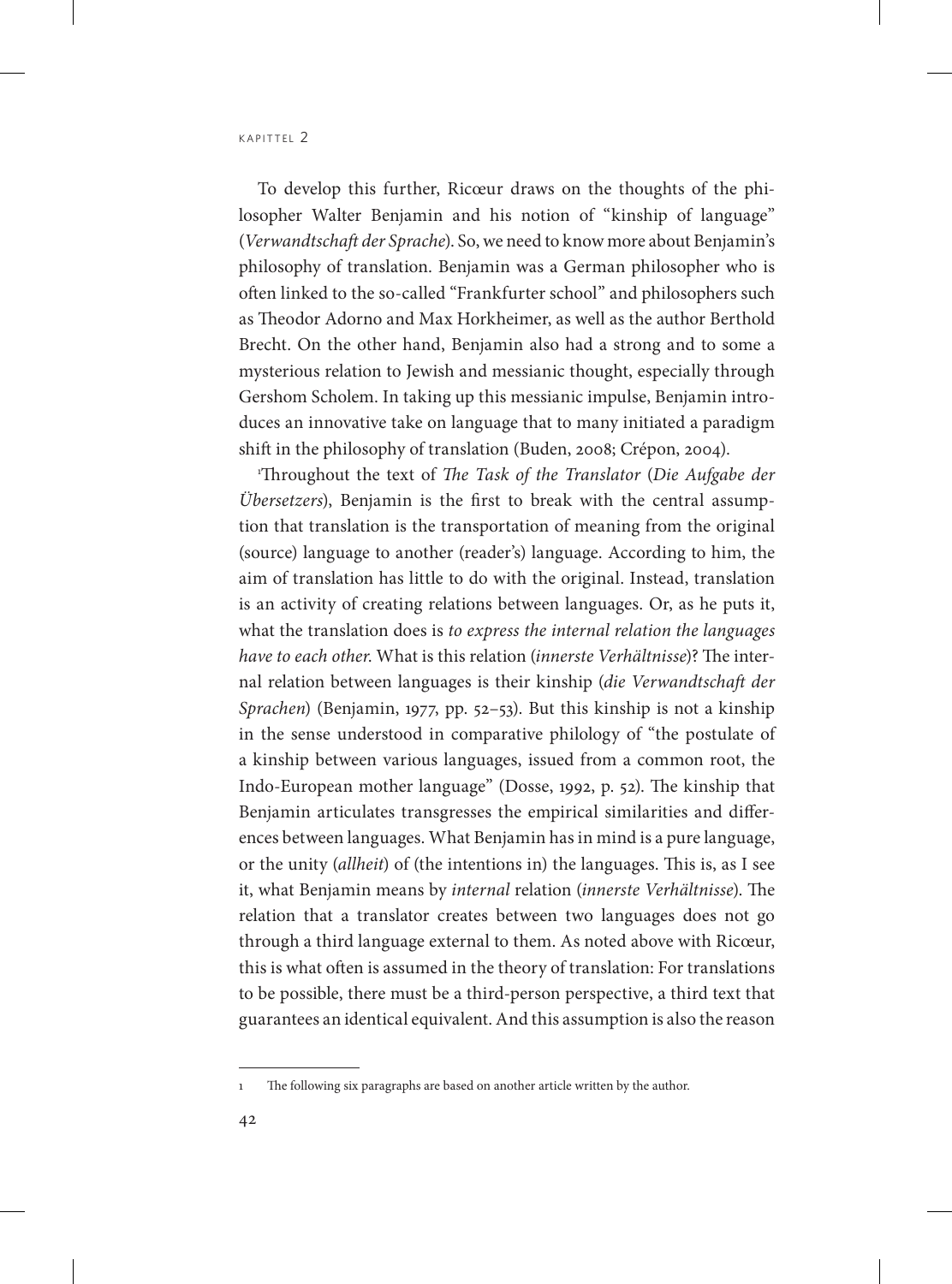why many others claim that translations are impossible: there is no such text or perspective. But if the relation is *internal* and does not depend on an external point of view, then we can approach this differently.

We see here a similar problem (and "solution") in the theory and practice of translation and comparison. Whereas the theoretical perspective on comparison and translation entails a third text, a third-person perspective, external to the languages or comparative units, the practical perspective gives us a first-person perspective without a third text and where the relation between the languages and comparative units is internal. As expressed by the Italian philosopher Adriano Fabris apropos Benjamin's text: to translate is an art through which we create relation (Fabris, 2013, p. 164).<sup>2</sup> I would like to add here that the brilliance in Benjamin's thought is to highlight that this relation is an internal relation.

Translation is, furthermore, a question of potentiality and actuality. In his introduction to Benjamin's work, Sven Kramer (2004) writes that what is expressed in translations exists in the original as a potential and is actualized in the translation. This gives translations a productive dimension in the sense that the kinship or relation between languages is produced or created. So, in this production or creation something is transformed at the same time as this something is articulated. This productive aspect connects him, as far as I can see, back to what Ricœur was saying about translation as the production of an equivalence without identity. Where Benjamin points out that translation is not the transfer of meaning from an original to the reader's language, Ricœur reflects on the absence of the third text that can guarantee a perfect correspondence between the two languages involved in a translation. Ricœur writes that the cultural kinship (*parenté culturelle*), in the sense of concrete historical contact between cultures, obscures the true nature of the equivalent. An equivalent is rather produced by the translation than assumed by it (*l'équivalence, qui est plutôt produite par la traduction que présumée par elle*) (Ricœur, 2004, p. 63).

<sup>2</sup> "*Das Übersetzen, in seiner allgemeinen Bedeutung, die ich hier untersuche, ist demnach eine Art, in der wir die Beziehungen schaffen*" (Fabris, 2013, p. 164).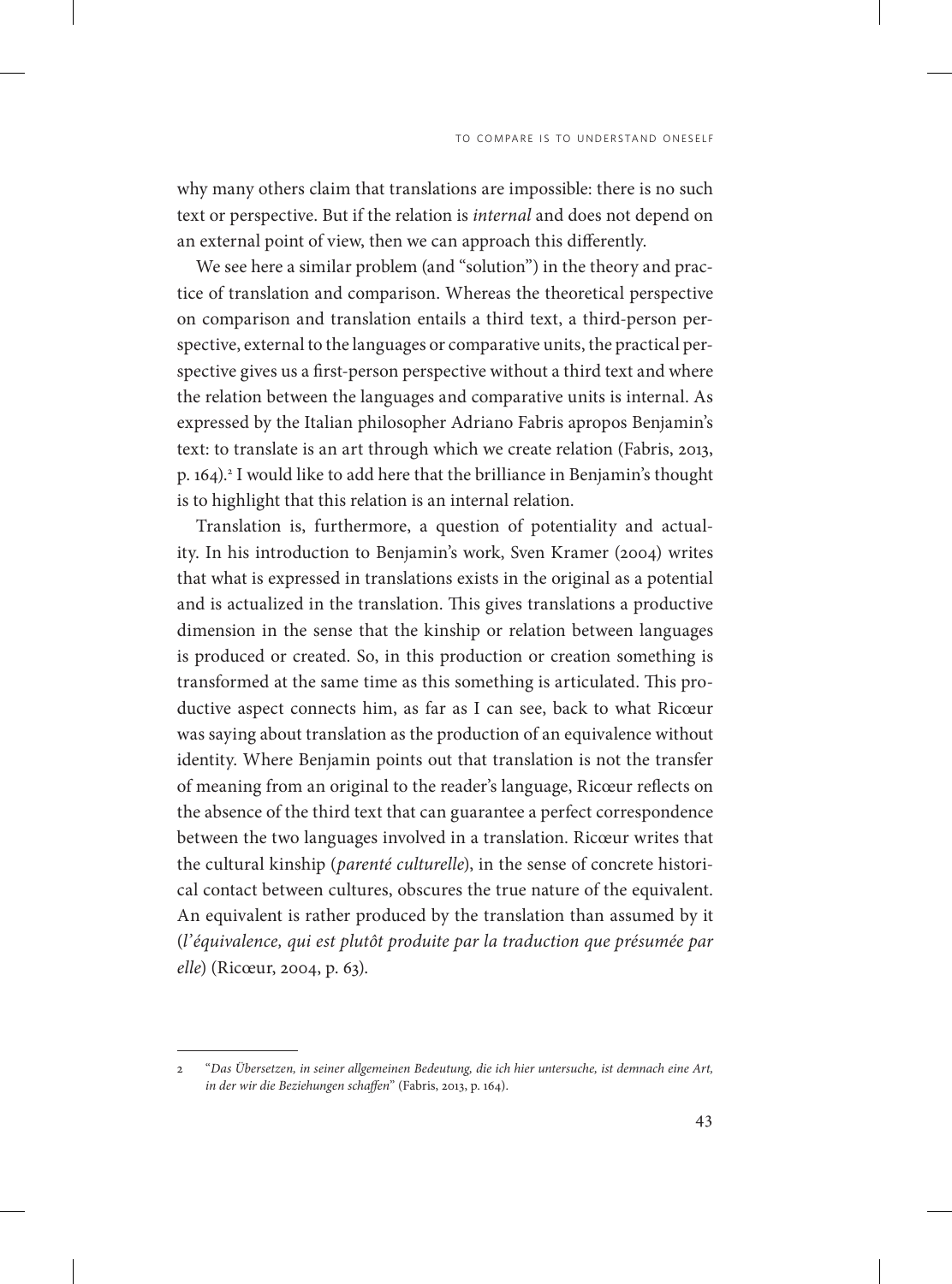I find it interesting to note here that Ricœur addresses the potential misunderstanding of seeing cultural kinship as a condition for translation. In fact, examples of historical and cultural kinship where one language (Scandinavian languages as developed from the Germanic, or Romance languages from Latin), culture or religion (Islam as developed from Judaism and Christianity or Buddhism from Hinduism) could be perceived as a development from the other obscures the nature of translation and accordingly comparisons. These are not cases of the construction of equivalences but rather the historical transposition and transformation of concepts, traditions, phenomena etc. into new traditions. But the radical understanding of translation and comparison that Ricœur is after is rather that the equivalence does not exist prior to the translations. So, in the kinship and relation between languages, in the production of equivalence and comparability, we can see the outline of thinking continuity between languages, cultures and religions. And this continuity is not a historical continuity.

Regarding the question of how comparison represents an existential opportunity for putting oneself into perspective and/or to create relations with other cultures, religions, and worldviews, we have so far looked into the relational aspect. However, as the relation and the equivalences created between languages in translations are an internal relation, this indirectly indicates that an external criterion for comparability cannot be found. Briefly, since comparability (identical equivalency) cannot be guaranteed, incomparability continues to represent a problem for any translator and comparativist. On the other hand, the immediate experience of incomparability in translation or human understanding is also the dialectical engine in finding and producing comparisons. It is a human being that experiences the "incomparability", who is motivated to articulate the kinship of languages, of finding equivalences and creating relations to other cultures, languages, and religions.

Now, even though we see translation and comparison in the light of each other, I have so far been more occupied with translation. Secondly, the approach is still relatively abstract. And part of the point here is to look at the existential dimension from a first-person perspective. So, we need to concretize it more and go into more depth on the theme of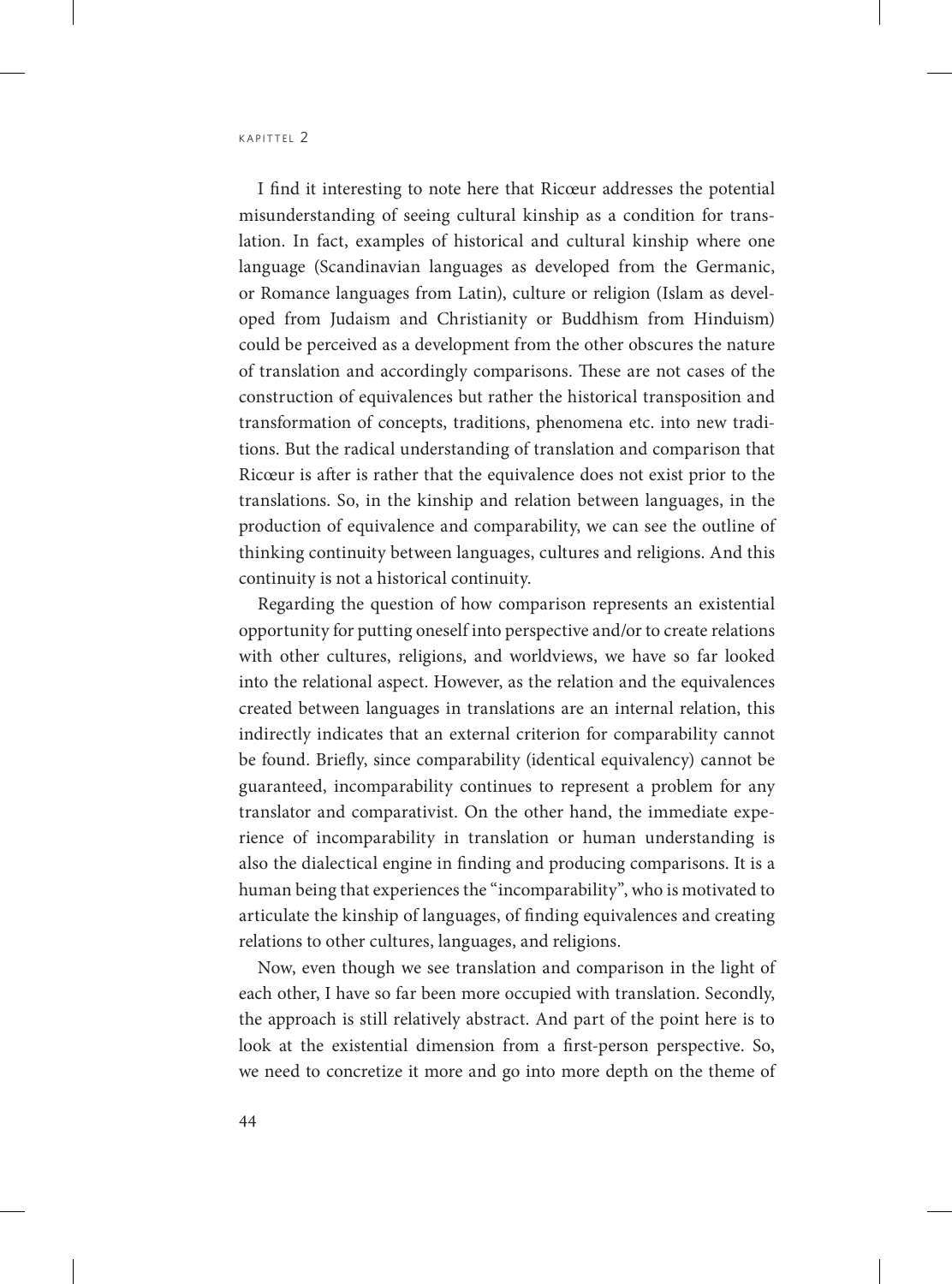comparison and look at it from the perspective of the comparativist herself. The link may be found in Ricœur's own text because, to say something on the challenges of translation, Ricœur refers to the mythologist and historian of ancient Greece Marcel Detienne. The latter developed some similar thoughts in the book *Comparer l'incomparable* (2009), which we will soon dive into.

### **What do we (often) mean by comparison?**

Before going into Detienne's approach to comparison, I would like to say a few words on how the notion "comparison" is often perceived.3 If we look at how the term is defined, for example, in the French dictionary *Le Petit Robert* (2000), the verb *comparer* (to compare) in French is defined as "to examine relations of similarity and difference<sup>4</sup>" (*Examiner les rapports de ressemblance et de difference*). Looking at the German thesaurus *Der grosse Duden. Bedeutungswörterbuch* (1970), we can read that the verb *vergleichen* (to compare) means a "thorough examination, by holding together at the same time or by contrasting, in order to determine differences or accordances"5 (*prüfend nebeneinanderhalten oder gegeneinander abwägen, um Unterschiede order Übereinstimmungen festzustellen*). Simply put, what these lexical definitions of comparison signal is that to compare is to bring together phenomena to evaluate similarities and differences between them. This has some truth in it, as this is an important line in the ethnological and anthropological way of thinking (Amselle, 1998), as well as in cultural analysis. The latter has, according to Jan Assmann, two conditions:

<sup>3</sup> This paragraph is partly motivated by the author's own experience of how university students respond to assignments where they are told to compare religions or cultures. A common conclusion is often that specific phenomena and cases are so different that they cannot be compared. In other words, a common understanding of comparison seems to be that it means similar.

<sup>4</sup> Translated by the author.

<sup>5</sup> Translated by the author.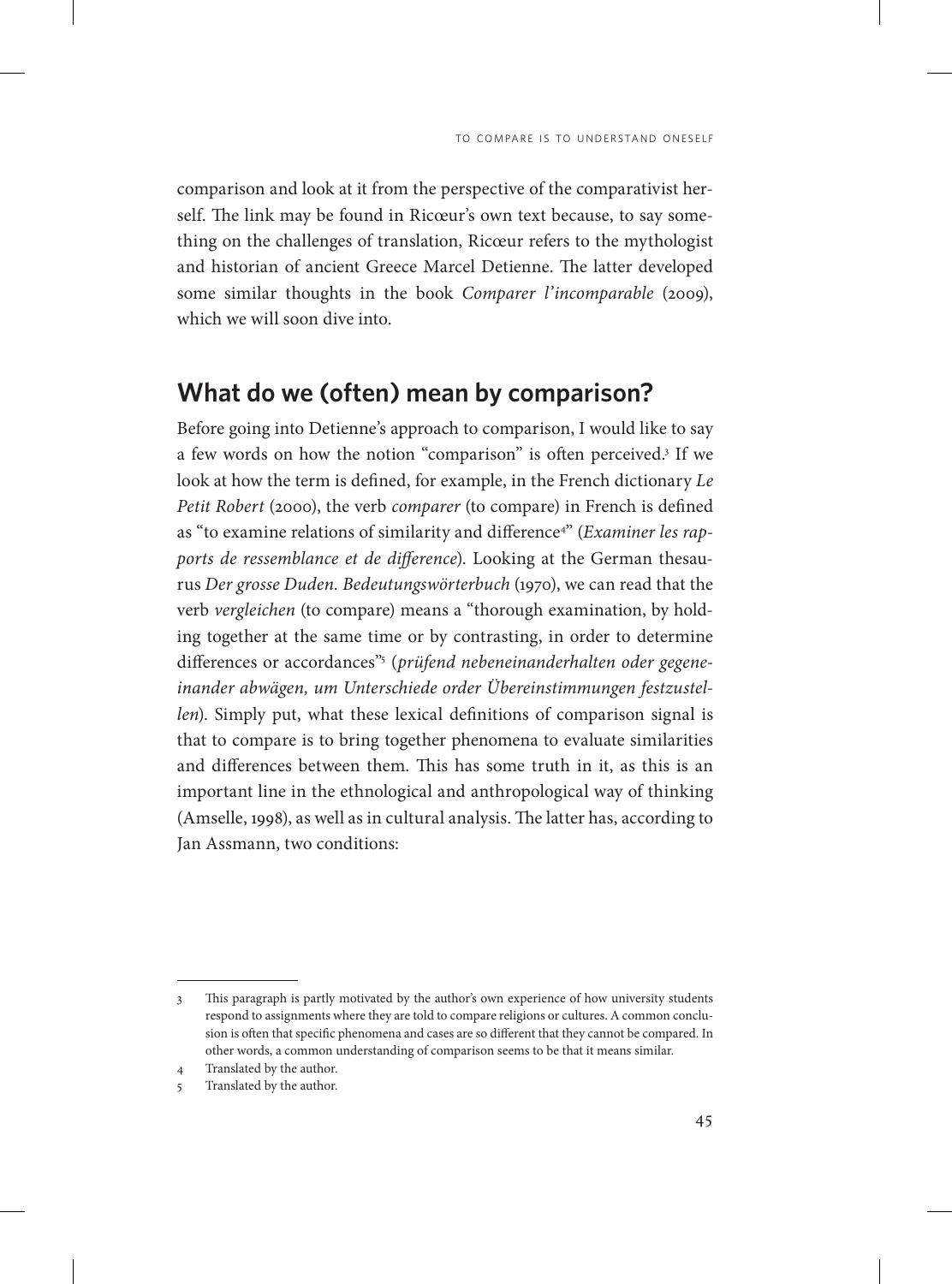The first condition is a theory with and apparatus of concepts, distinctions and hypothesis … The second condition is a manageable corpus of cultures with a sufficient amount of different and common features to be compared in a meaningful way". (Assmann, 2018, p. 265)6

Though this is a challenging but valid scientific method, my point is that as long as we understand similarities and differences merely as empirical phenomena, we do not reach the existential dialectics of comparison where the background of the comparing subject is in play. It does not address the problem of the "incomparable". This is, however, not the only comparativist tradition. One alternative is Louis Dumont (1975, 1983), which I will not go into here. Another is Marcel Detienne, who I will turn to now.

# **The "incomparable" as a dialectical force in comparison**

Marcel Detienne (1935–2019) was a French mythologist and expert on ancient Greek history and culture who worked as a professor of religious studies at the *Ecole Pratique des Hautes Études* in Paris and at the John Hopkins University in Baltimore. So, even though we limit ourselves here to a small part of his contribution to comparison, his academic contribution to his field is immense.

What we are going to look at here is the chapter "Compare the incomparable of nations" (*Comparer l'incomparable des nations*) from the aforementioned book *Compare the Incomparable.*<sup>7</sup> Here, Detienne discusses if it is possible to compare that which cannot be compared. Immediately it seems like a contradiction. The overriding problem of the book is how to respect the fact that some things are so different that they seem to be incomparable at the same time as not giving up comparison altogether.

<sup>6</sup> Translated by the author. "*Die erste Voraussetzung dafür ist eine Theorie mit einem Apparat von Begriffen, Unterscheidungen und Hypothesen … Die zweite Voraussetzung ist ein überschaubares Corpus von Kulturen mit genügend Unterschieden und Gemeinsamkeiten, die sich sinnvoll vergleichen lassen*" (Assmann, 2018, p. 265).

<sup>7</sup> Parts of the book have been translated to English, but unfortunately not the chapter that I find most accessible and base this chapter on.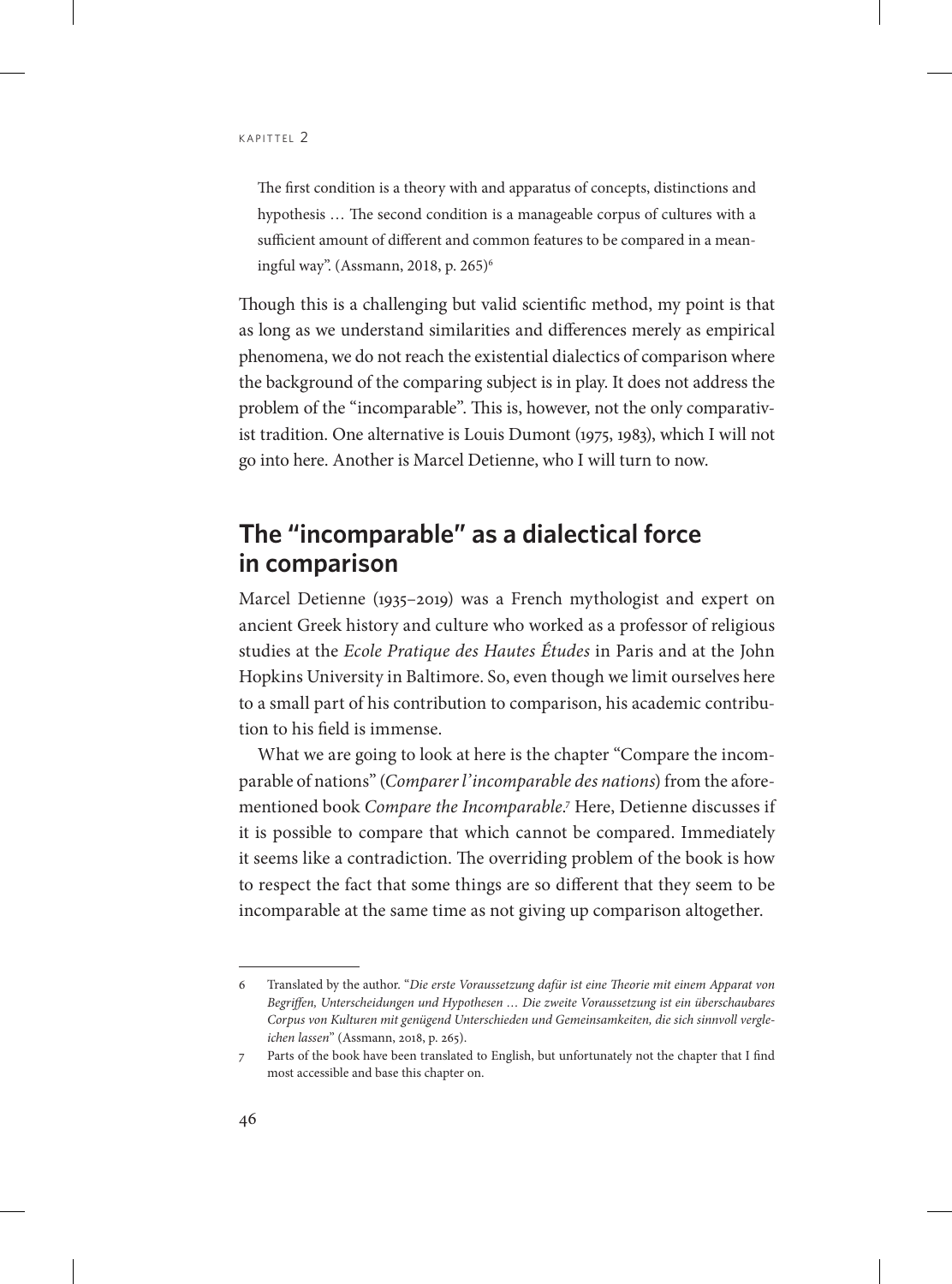However, Detienne begins by deconstructing some of our assumptions: what is incomparable does not necessarily exist "outside" our own tradition but could already be found within what we call "our own": Detienne takes our relation to the ancient Greek culture. On the one hand, Greek is important for understanding parts of our language and ideas. On the other hand, many of the ideas and practices of the Greeks are incomprehensible and incomparable to ideas we have today. In other words, the title (*Compare the Incomparable*) questions whether that which is foreign and that which is familiar to us are not necessarily self-evident. What we thought was close and comparable is not, and what we think is distant and incomparable can still be approximated through comparing. But how does he scrutinize this more concretely?

If we look at the chapter "Compare the incomparable of nations" (*Comparer l'incomparable des nations*), he discusses the problem "what does it mean to be national?" In the text, the question is initially presented as a kind of provisional research question for a discussion of three examples: 1) The Vlach people of Macedonia claim to be descended from Alexander the Great's father Philippe the Second. Until 1946, the Vlachs were nomads, but were then forced to settle. This ethnic group received recognition for their identity in 1997. Detienne then gives an account of a meeting between former US President George Bush and the Vlachs, on an occasion when Bush asked them how many had died for their fatherland. This was a question that surprised and was incomprehensible to the Vlachs. 2) The second example is the Australian Aborigines (who got their name from the British, which is as we know a generic term). Since the British found no sign of agriculture, they concluded that this was a "no man's land," freely available (so-called *terra nullius*). Little did they know that the Aborigines had a different but equally fanatical connection to the earth as the British. 3) The third example is the Athenians in ancient Greece, who celebrated every year that they were descended from those who were the origin of humanity and civilization. "The originals" were therefore for the Greeks an exclusive category.

So, did the British, the Vlachs, the Aborigines and the Greeks all have a nation? It is here that our understanding of what it means to compare is put to the test. The simple conclusion is that only the British have a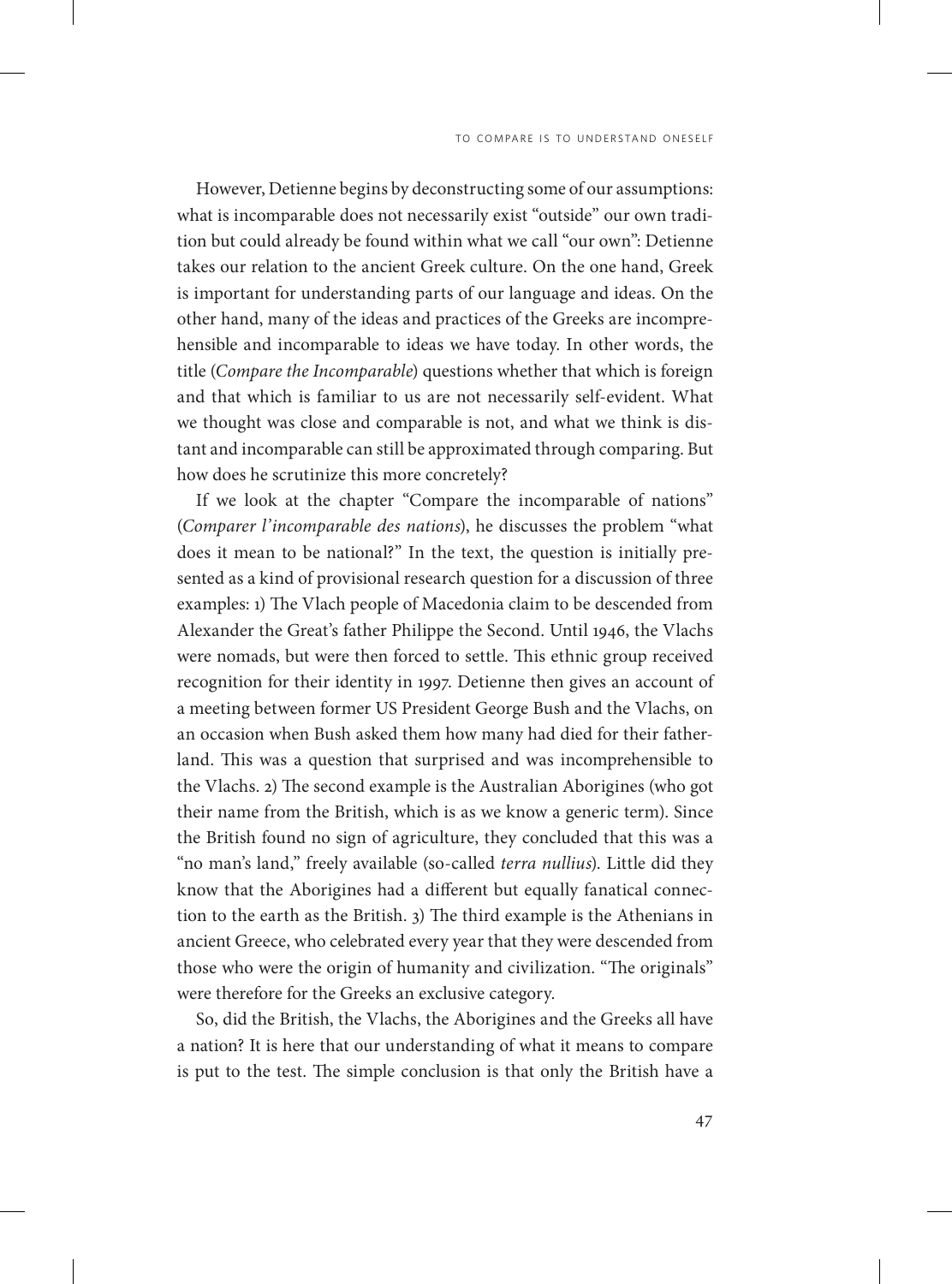nation and the others do not and that we cannot compare the British notion of nation to the others. The other people could thus, at first glance, be regarded as incomparable. However, this only captures one (superficial) level of comparability and incomparability. In order to appreciate comparison further we need to have a more radical approach. Detienne writes that:

To compare is to walk around freely, to wander with your hands in your pockets, to go here and there … By strolling around the question "how to be indigenous" we easily observe that we can establish an autochthony and even how to take root in different ways. (Detienne, 2009, p. 115)<sup>8</sup>

What Detienne show is that the initial question, "what does it mean to be national?" led to a temporary dead end. However, the practice of comparison enables Detienne to articulate another question: "how to be indigenous?" because the question of what it means to be national is linked to a relationship with land and soil. But this relationship with land and soil, on the other hand, seems to be very different. It can be something you are born of (the Athenians), it can be something you worship (the British), and it can be something sacred that is passed down from generation to generation (the Aborigines). Secondly, the question of indigenous peoples opens the question of exclusivity. What does it mean to be original? Can it be originally shared?

In other words, the question "how to be national?" leads to a diversity (in the understanding of land and origin) that sheds light on the one who asks. The "empirical" diversity modifies the unity of comparison. Or as Detienne writes: "To compare is first and foremost to put into perspective … by putting oneself into perspective" (Detienne, 2009, p. 111). On the one hand, the term "national" leads to the question of new concepts, such as land and origin. Comparing different ways of being national is, in this way, a manner of gaining knowledge about something. But since this is so diverse, it strikes back at the comparative unit itself. Why do we use

<sup>8</sup> Translated by the author. *"Comparer, c'est se promener librement, déambuler les mains dans les poches, aller ça et là … En toupillant donc alentour du "comment être autochtone" on observe aisèment qu'on peut fonder une autochtonie et même l'enraciner de différentes manières."* (Detienne, 2009, p. 115).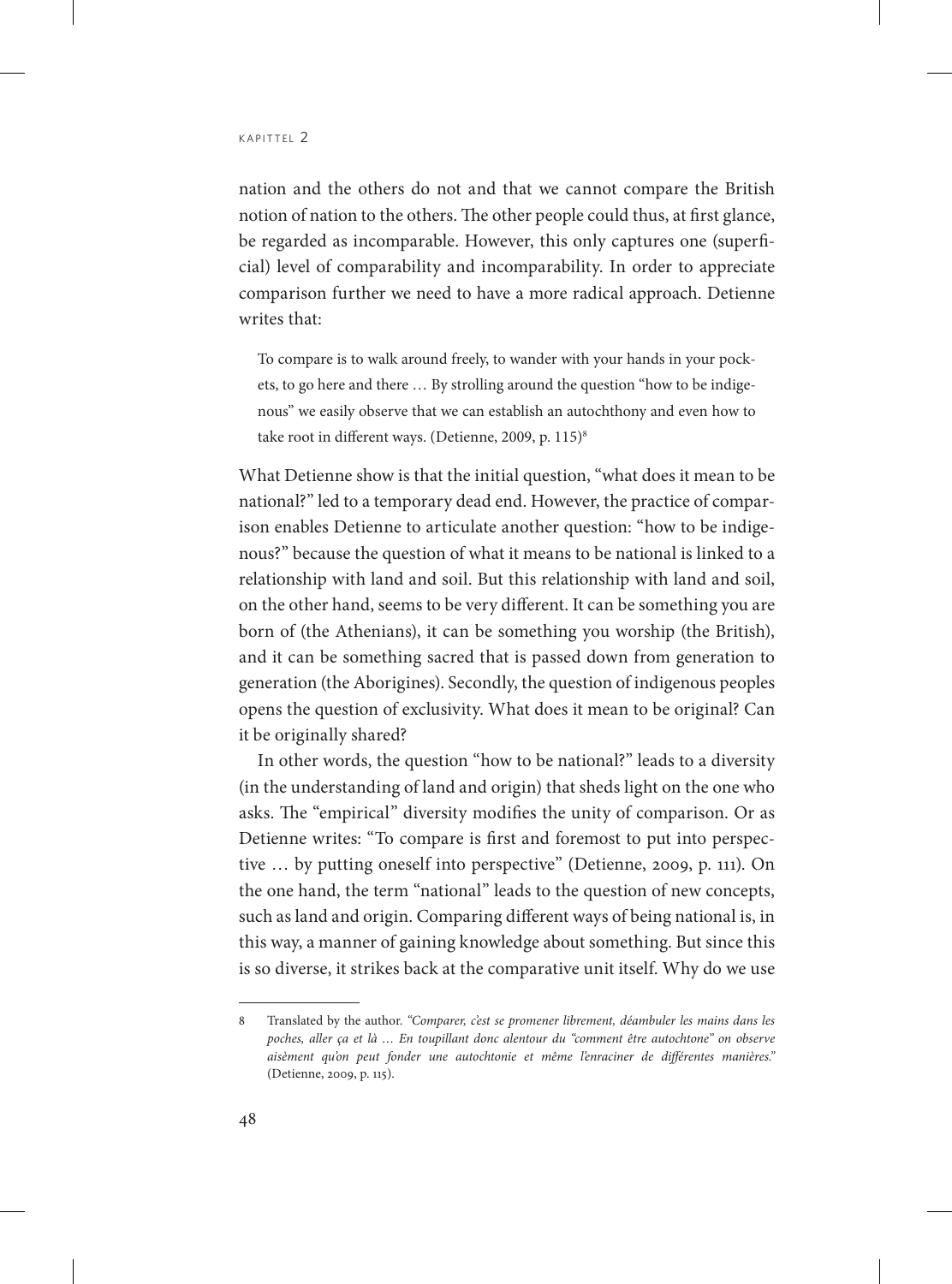this term (national) when it does not exist in the material being studied and when the phenomena associated with the national (land and origin) do not exist in a sufficiently uniform way for them to be comparable (the incomparable)? Something tells us here, through the comparison, that the concept of "nation" is not universal but sheds light on a particular way of thinking. However, according to Detienne, it was not in vain to spend time on the concept of the national. We moved on after all!

Detienne then tries to expand on the question of "how to be national?" By transforming it into "how to settle down" (*comment faire son trou* – literally translated as "how to make a hole in the ground") as a new comparative entity. Settling down, establishing oneself and connecting to the earth then becomes a new comparative unit. Based on this, Detienne writes in a great passage that: "We compare and experiment by asking ourselves the question why and how. In the exercise we have announced, we see the national as a way for many to look down" (Detienne, 2009, p. 121). As I see it, *the national is thus shifted here from being a constant at the beginning of the comparison to becoming variable in a new comparison.* The national is not universal, but is a peculiar form of the general, which then becomes "to settle down" or "establish oneself". The result of the comparison is thus that one must put oneself and one's questions into perspective: One is no longer in the center, but on the periphery. The incomparable, or that which appears in the marginal zone of the first comparison, requires us to alter the perspective of the starting point. This does not mean that we should not have begun where we did but, on the other hand, it does not mean that we can continue from there either.

For me, the link to intercultural thinking is connected to two things here: one is that cultural differences, the incomparable, are maintained and respected. The second is that despite the persistency of the incomparable, a comparability is also, at the same time, created. As an approach to intercultural understanding, this is to me central since connections between cultures are made *not despite of but because of cultural differences and variation.* It is because traditions and cultures are different and incomparable on one level (nationality) that we can discover other levels where they are comparable. And none of this would be discovered without comparison.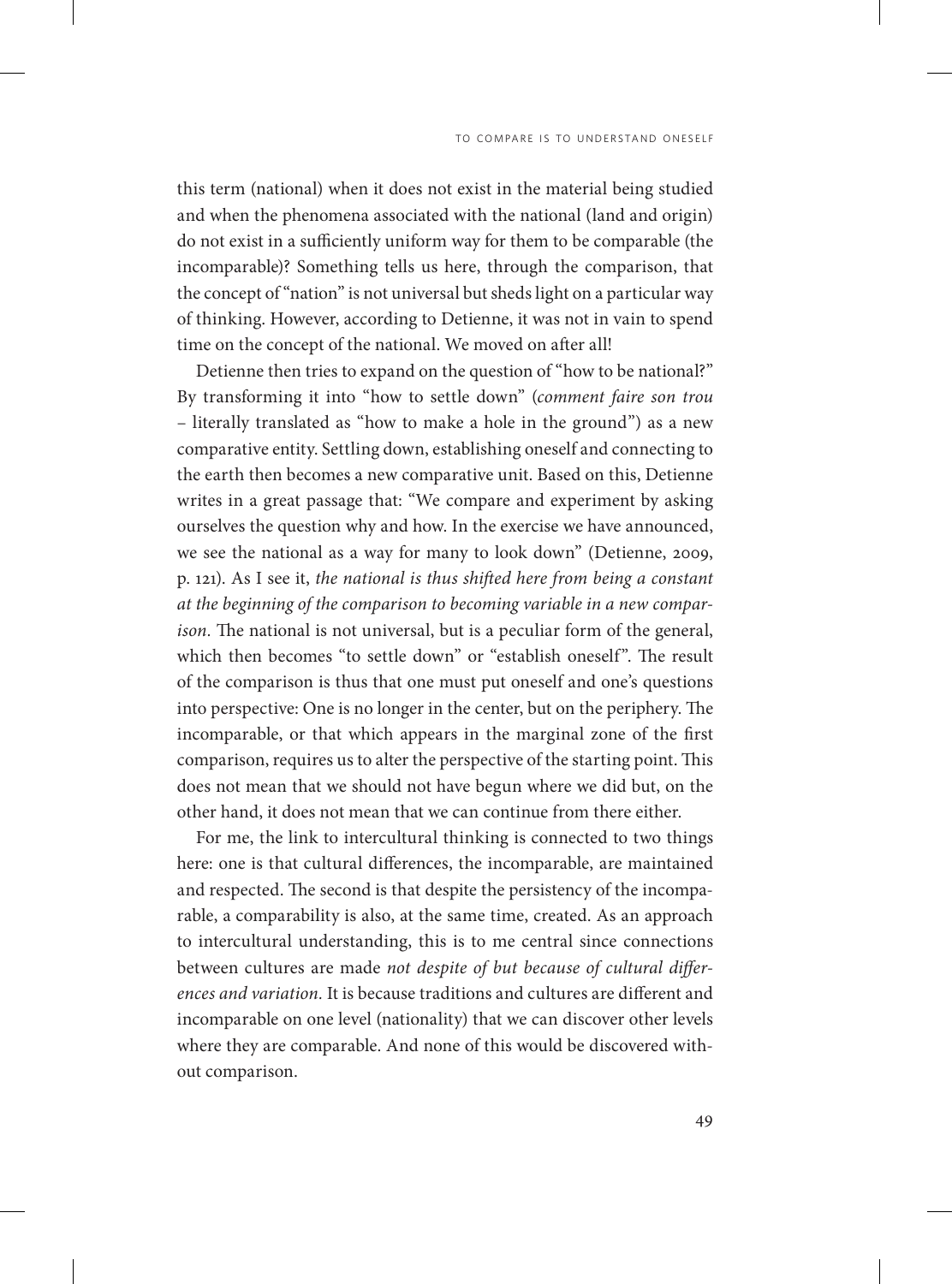We notice a difference here between translation and comparative work, though, since the dialectical process is more articulated and dynamic in the latter, whereas translations are limited to language comparisons and are comprised of practices, contexts, institutions, and phenomena as well. The dialectical process and shift of perspective in Detienne's article on the nation implies not just finding words, but finding human practices across cultures and contexts. On the other hand, it is through language that these generalities across cultures can be articulated, i.e., translated.

But back to our initial question. How does this resonate with the existential approach? We have asked the question: *How does comparison represent an existential opportunity both to put oneself into perspective and/ or to create relations with other cultures, religions and worldviews?* In this chapter, I have tried to dwell on the "incomparable" and to highlight the dialectical aspect in the comparative process. With Benjamin and Ricœur, we focused on the constructive aspect in producing connections between languages. In this chapter, we have looked at the obstacles in the process of creating these connections. Furthermore, I have tried to see this in connection to the first-person perspective, since it is clear that Detienne's approach involves a comparing subject. Even though he is more of a scientist and less explicitly philosophical, it is from the perspective of the comparing subject, with her cultural and religious background, that "the incomparable" becomes an obstacle. It is also a comparing subject that can learn something of herself when she must put herself into perspective in order to create the comparable.

What we have seen in Ricœur and Benjamin's philosophies of translation, and in Detienne's approach to comparison, leads us, however, to a third author and topic. What Ricœur, Benjamin and Detienne articulate is that both translations and comparisons "lack" a third-person perspective or objective ground from where the correspondence between languages, cultural and religious phenomena can be perceived. But this "lack" is what continues to generate the translative and comparative activity itself. A perfect correspondence is impossible to establish. The "incomparable" cannot be completely eradicated from comparison, since it is a subject that compares. What is perceived as "incomparable" is the incomparability of a subject, and the comparisons of subjects are never perfect or complete.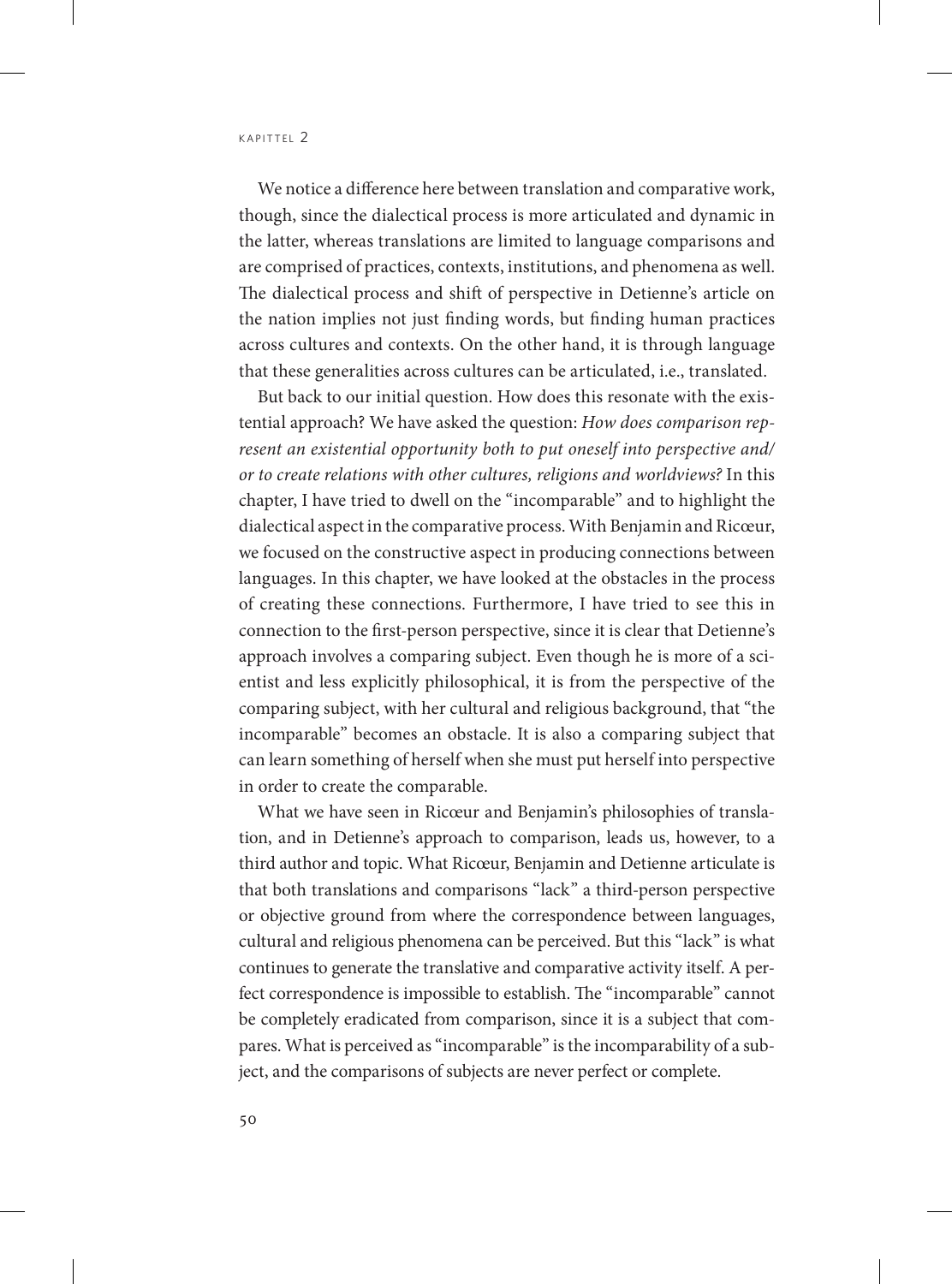Something this "lack" of a third-person perspective reveals, as I see it, is that cultures, religions, and languages are not external to each other but have an internal relation. We have already seen that Benjamin stresses this regarding translation (the internal relation of languages). And we have seen how Detienne shows that the "incomparable" might just as well be "inside" a culture (he reminds us that the Greeks are both close and very distant to us). But the question remains if we still treat comparison from a thirdperson perspective, where languages, cultures, and religions are external to each other. If translations and comparisons constitute relations that are not mediated through a third-person perspective (of, let us say, a comparatist scientist), then these relations are not *between* cultures, but *internal* to cultures. Whereas the preposition *between* preserves the third-person perspective in making religions and cultures *external* to each other, what we have tried to grasp is the *internal* relation of one culture or religion to another. Intercultural comparison should rather be understood as *intracultural* than *intercultural*. To address this, I will now turn to Raimon Panikkar's work.

#### **Intracultural comparison**

Raimon Panikkar (1918–2010) was a Spanish Jesuit priest and scholar of all kinds, with doctoral degrees in chemistry, philosophy, and theology. His *opera omnia* consists of 12 volumes. One of the many themes that interested Panikkar was intercultural and interreligious dialogue and comparison (Panikkar, 2000). Even within these themes, his authorship is far too vast and profound to be accounted for here, so we will look at how the topic of intercultural/interreligious comparison is presented in some of his texts. My account is not an exegetical and exhaustive interpretation of Panikkar's work, but an attempt to understand how he envisions comparison when reading some of his texts. On the official Raimon Panikkar home page, one can read the following quote that condenses Panikkar's academic approach and spiritual position: "I started as a Christian, I discovered I was a Hindu and returned as a Buddhist without having ceased to be a Christian" (raimon-panikkar.org, n.d.). Comparing and connecting religions is thus to Panikkar both a personal experience and an academic quest to which he has his own approach.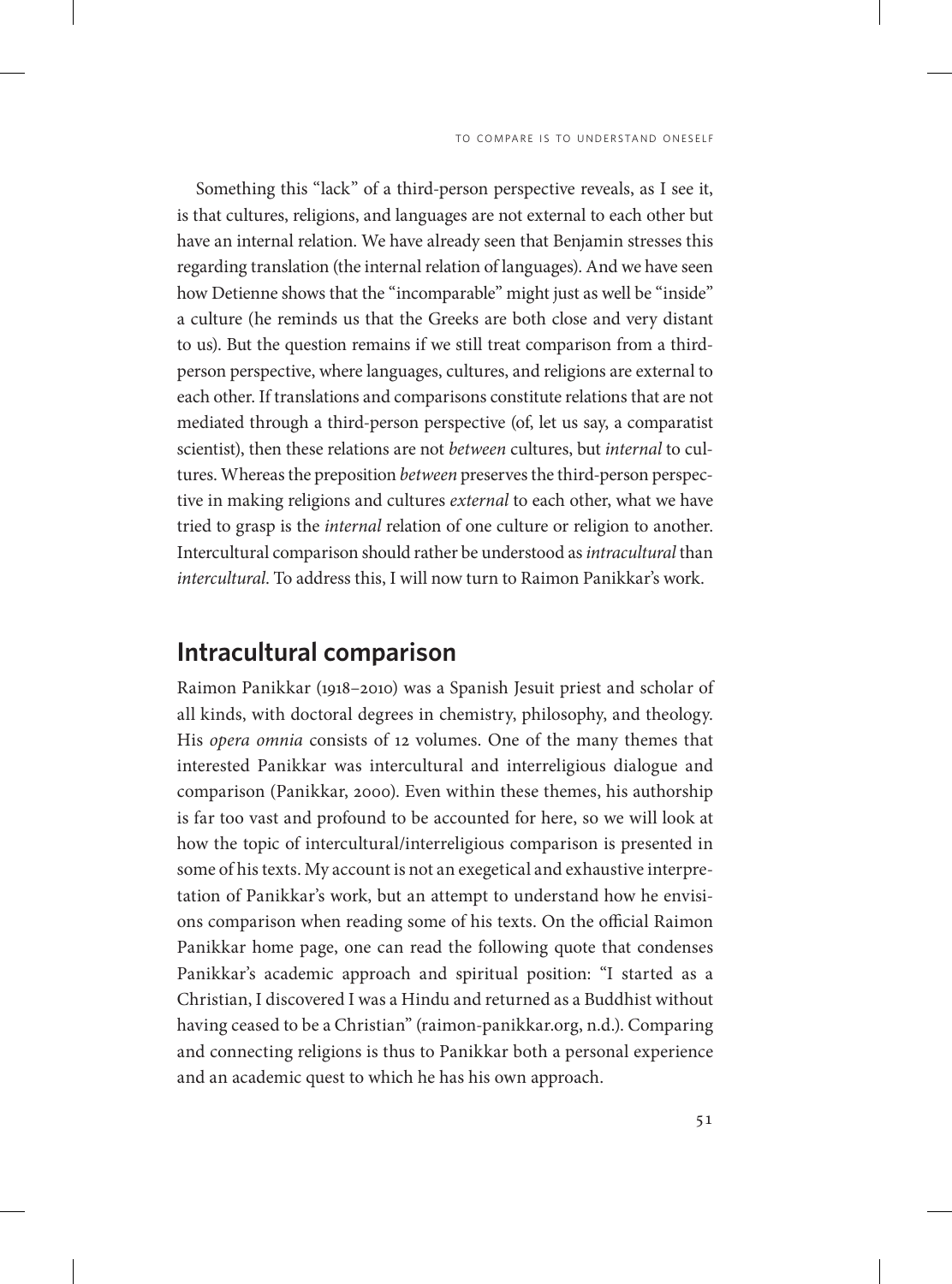At the center of both of Panikkar's cases and examples, as well as his theoretical reflections, are dialogues and interreligious comparisons between Christian and Hindu thinking and traditions. One text that takes on this relation is "Hindu-Christian dialogue. Advaita and bhakti". Here he presents what appear to be the main obstacles to a dialogue between the two traditions:

To mention only a few points: Hinduism is supposed neither to believe in a personal God nor to consider charity the first of religious duties. The concept of Person, which seems essential and indispensable for any exposition of Christian faith, is apparently unknown to the Hindū mind, and so on. From the other side, the more "realized" Hindū who mostly professes advaita1 considers Christianity an inferior religion because it takes God to be essentially the "other," allowing no union or identification with Him. For the advaitin the concept of person would seem secondary, and so applying it to the Absolute is tantamount to idolatry. (Panikkar, 2013a, p. 217; 2018a, Kindle location 4452)

Panikkar adds that these problems are not merely semantic. From a certain (dogmatic?) perspective, religions and cultures are different. And this difference might be thought of in relational categories, such as superiority and inferiority. And, from the same perspective, they might also have ideas, values, etc. in common, which could stress their equality. But all this is, according to Panikkar, just one level of comparison and dialogue. This corresponds to what we saw above with Ricœur's discussion of translation. From a theoretical or third-person perspective there might be unsurmountable differences that makes translations and comparisons impossible, or there might be similarities that make them possible. But this is just one perspective or level, which does not reach what Panikkar calls an "authentic dialogue". It is this more "fundamental" or, we might say, existential level that Panikkar addresses.

For an "authentic dialogue" to take place, we must shift focus from seeing religions as external to each other and rather see them as internal (external and internal are my notions). Panikkar highlights this shift terminologically by distinguishing *interreligious* dialogue and comparison from *intrareligious* dialogue and comparison. Even though *interreligious* is intended to indicate a closer relation between the religions, the term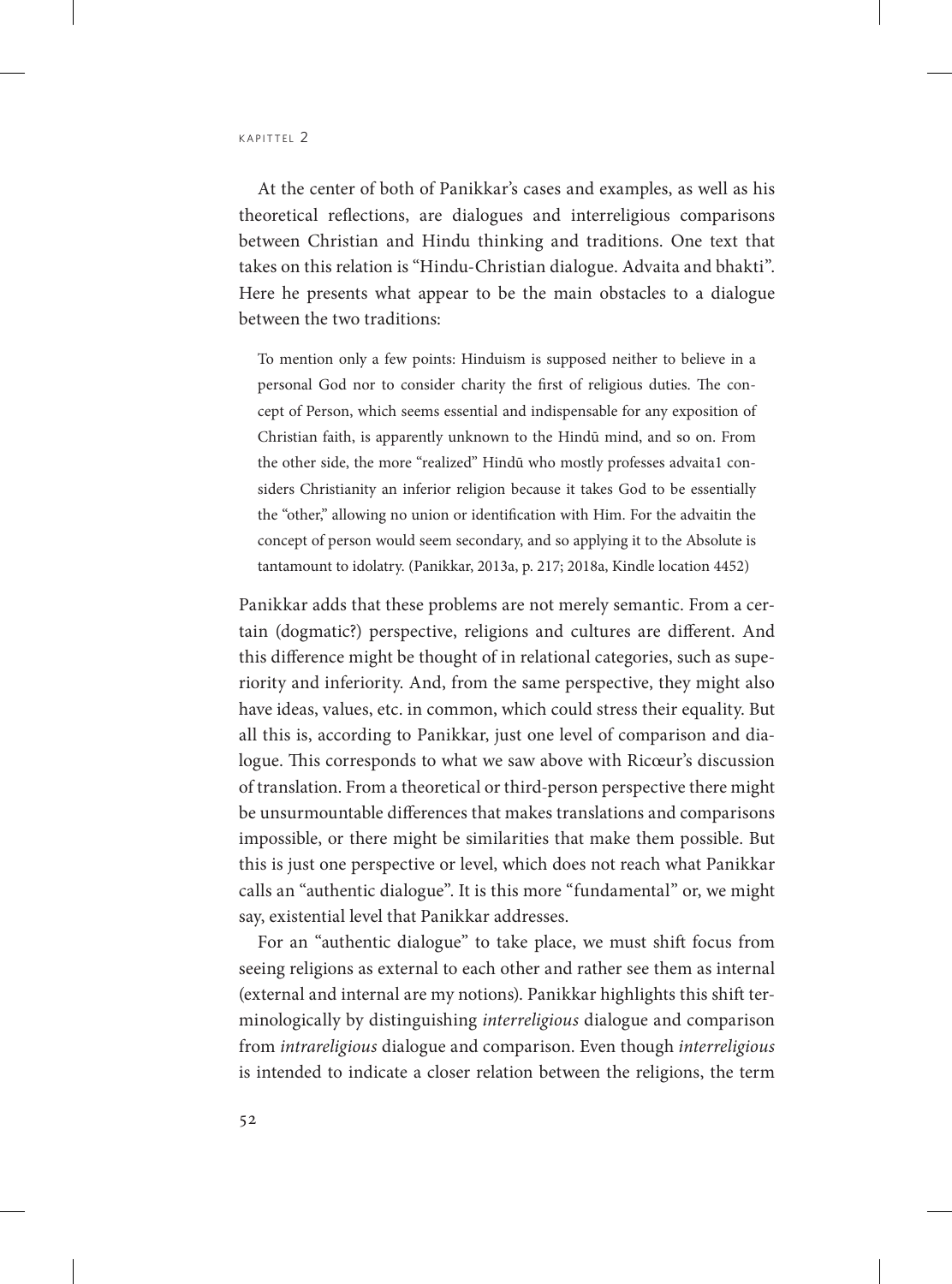still preserves "externality" between them. Panikkar thus states in regard to religious dialogue something that counts for comparison equally as well:

"Dialogue" is not just an external meeting with somebody who has other ideas than I have. Dialogue in the real sense arises precisely where I (or we) discover the same currents and problems within the religion of the "other" as I (or we) find in my (or our) own religious world. (Panikkar, 2013a, p. 218; Kindle locations 4455–4457).

We can draw two ideas from this: 1) The relation between me and the other is not an external (*inter*religious) relation, but an internal (*intra*religious) relation, and 2) Dialogical and comparative work is an existential *work with oneself*. When I compare, it is as a subject and human being who learns something about the other and accordingly about myself. This process is not an affirmation of one's own culture in the sense of being in an ethnocentric echo chamber, but rather indicates that a foreign perspective can make your own "grow". In different academic fields, this self-reflecting perspective was something we found in Marcel Detienne's approach, which states that "to compare is to put oneself into perspective". The experience of "the incomparable" in another culture is what makes the understanding of your own grow.

In his work *in-between* traditions, Panikkar has been misinterpreted and criticized from different "sides": Those who see his work as a defense of Christianity by absorbing Hinduism into Christianity, those who see his (Christian) theology as a kind of crypto-Hinduism, those who claim he defends "paganism," etc. However, these readings tend to misinterpret his work. In the text "The category of growth in comparative religion: A critical self-examination," Panikkar takes on some of the critics to his project in comparative religion:

Ultimately my aim is not to defend or attack either Christianity or any other religion, but to understand the problem. It is precisely because I take seriously Christ's affirmation that he is the way, the truth, and the life that I cannot reduce his significance only to historical Christianity. It is because I also take seriously the saying of the Gita that all action done with a good intention reaches Krishna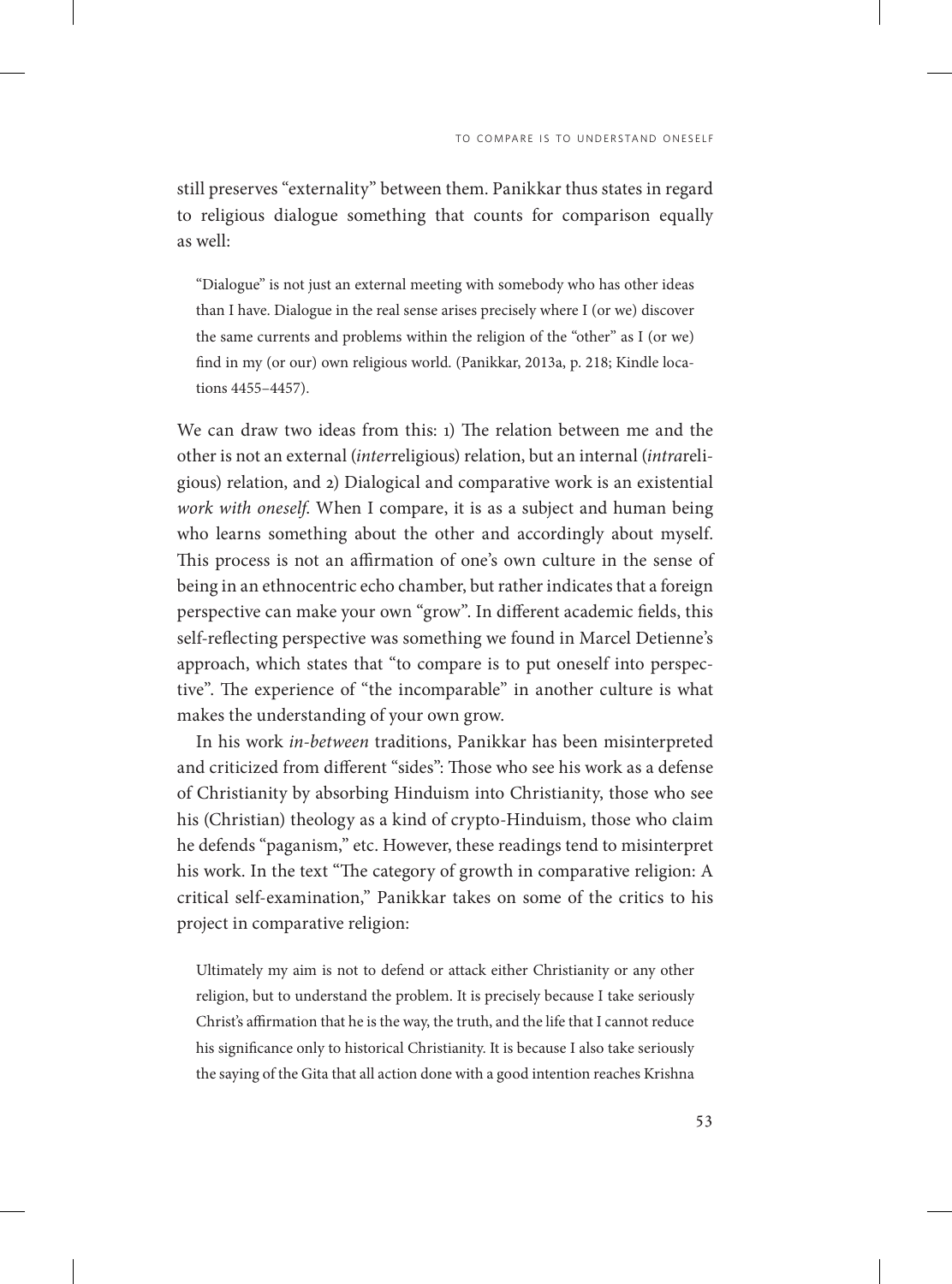and the message of the Buddha that he points the way to liberation, that I look for an approach to the encounter of religions that will contain not only a deep respect for but an enlightened confidence in these very traditions— and eventually belief in their messages.(Panikkar, 2013b, pp. 107–108; 2018b, Kindle locations 2039–2047)

What has all this to do with comparison? According to Panikkar, the cause for the misunderstandings of his work stem from an insufficient methodological approach in the field of comparative religion:

Most of the misunderstandings in this field arise from the fact that only too often comparisons are made between heterogeneous elements: we judge one religious tradition from inside and the other from outside. Any vision from within, with belief and personal commitment, includes at once the concreteness (and so the limitations) of that particular religion and the universal truth it embodies. A view from outside cannot see this link and judges only by objectified values. But religion, by definition – that is, as what it claims to be – is not completely objectifiable, nor is it reducible to mere subjectivity. (Panikkar, 2013b, p. 109; 2018b, Kindle locations 2074–2078)

This asymmetrical comparison of "one tradition from inside and the other from outside" is basically done in two ways: through interpretation and utilization. One can either *interpret* religious traditions (like Hinduism or Greek religion) through another (Christian), or by *utilizing* concepts from a tradition (Greek or Hindu) to explain doctrines in another (Christian). Panikkar is not directly against this, but he wants us to become aware of an assumption: When we compare (from whatever side we are on) by using notions or interpretations from one culture to understand another (let us say Hindu and Christian religions), we presume to know what Hindu and Christian religions are in advance. But Panikkar turns this upside down. It is *in* and *through* comparing that I understand what both the other and my own religion contains. Or to take one of his examples: It was in using Greek (and hence a "pagan") language that the early Church could express Christianity. Christianity did not exist outside or prior to its Greek expression. Nor was it englobed by Greek culture, since it created a culture of its own and had connections to the Hebrew language and Jewish culture. Christianity was incarnated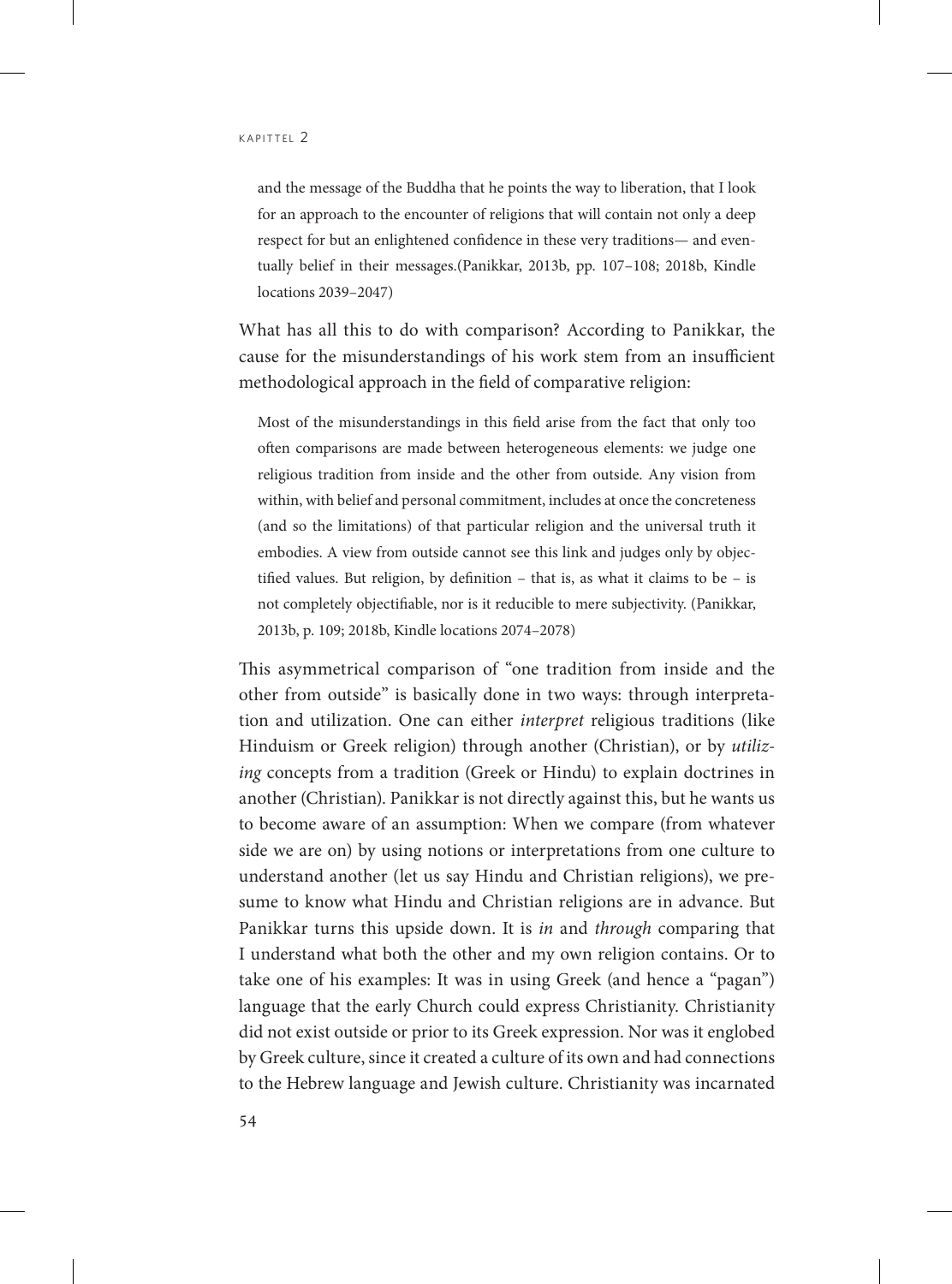into the body of Greek thought and language. In other words, Greek Christianity is just one kind of Christianity. And accordingly, Hinduism in India is just one kind of Hinduism. As we have seen, Panikkar goes so far as to claim that there is Christianity in Hinduism and Hinduism in Christianity. The point here is that the comparative work creates these connections between traditions, and that these connections are internal to the comparative work of a comparing subject.

But what about the other culture or religion of another comparing subject? Is there not a question of symmetry? Can knowledge be acquired without both sides acknowledging being understood on their own terms? For there to be comparative symmetry, the "other side" must not only accept and recognize the concepts, notions, ideas etc. used in a comparison. In addition, he or she must also take ownership of them in such a way that the comparativists lose exclusiveness to the concepts and notions at play. This seems a bit unclear; what does he mean by this? To illustrate this point, he uses Christianity as an example:

The one reason supporting the resistance to a Christian interpretation seems to be that, with few exceptions, Christ has been considered the monopoly of Christians, as if Christ were ad usum Delphini, solely for the benefit of orthodox believers. So, when one simply mentions the name of Christ, other religions understand it in a polemical way, or at least as foreign stuff. (Panikkar, 2013b, p. 116; 2018b, Kindle locations 2209–2212)

What I make of this is that he means that Christ is not exclusive to Christianity. This is, of course, very hard to understand (and possibly to accept) since we immediately think of Christianity as a historical tradition with a lot of cultural baggage. Consequently, we might tend to interpret Panikkar here as expressing ethnocentrism or cultural imperialism, where other religions and cultures could be englobed into Christianity. But as Panikkar tries to show, this kind of comparativism does not have a center that could render it ethnocentric. Comparison reveals (it generates an understanding) that Christian concepts, perceptions, experiences, etc. already exist in Hindu traditions, and that Hindu concepts, perceptions, experiences already exist in Christian traditions. So, one tradition is not superior to or englobes the other. For instance, in comparing Hindu and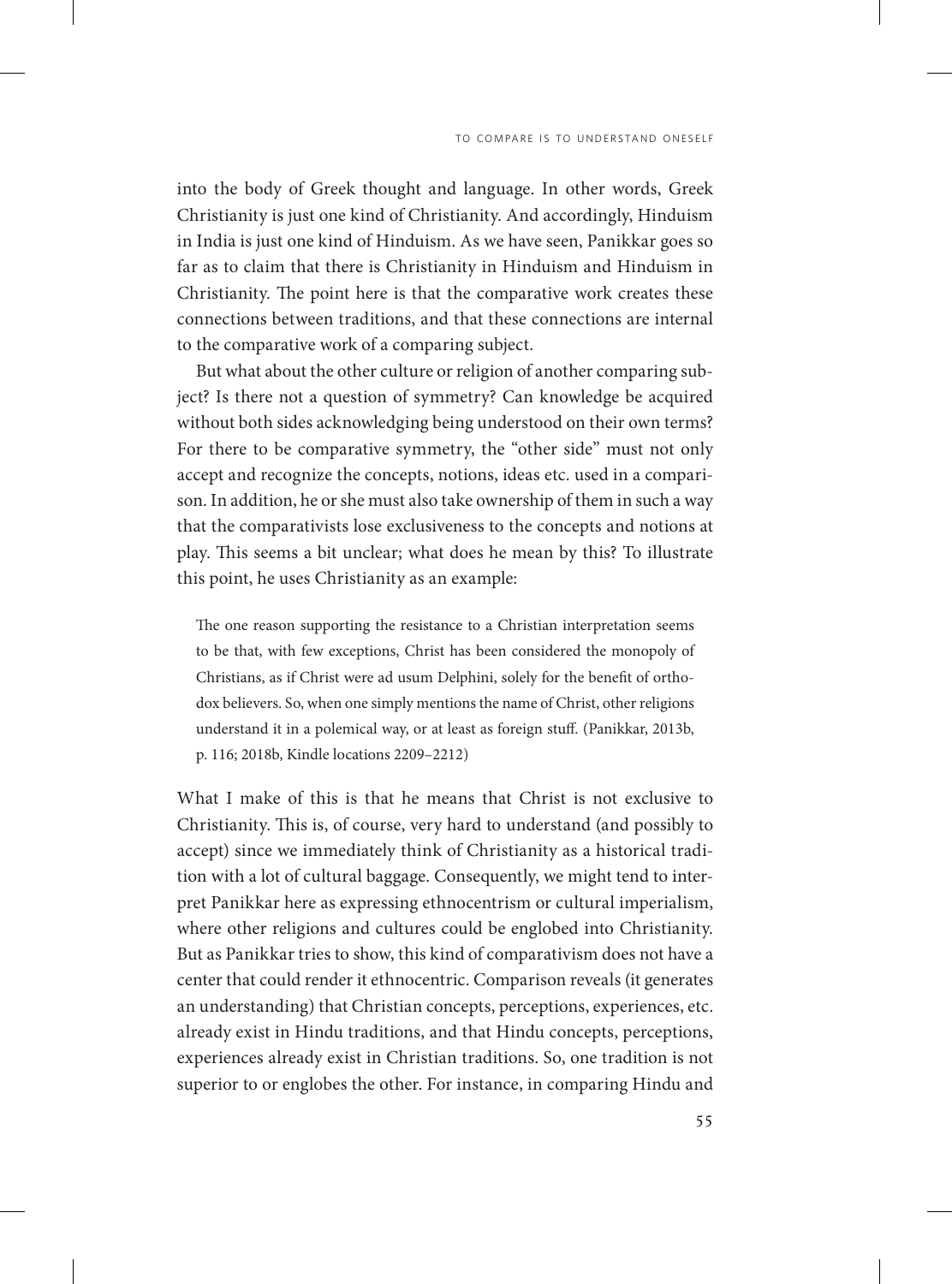Christian traditions, Panikkar comes to see *advaita* (the radical insight of non-dual reality) in the Christian notion of love. In other words, *advaita* is not an exclusive Hindu spiritual notion, but has equivalents in the Christian tradition as well. But before we began this intrareligious comparison, we did not realize this. As long as we do not engage in radical comparison, this is never perceived, let alone recognized. As Panikkar states: "To know what a religion says, we must understand what it says, but for this we must somehow believe in what it says." (Panikkar, 2013b, pp. 118–119; Kindle location 2261). Furthermore, in another place:

I am making the fundamental assumption: the ultimate religious fact does not lie in the realm of doctrine or even individual self-consciousness. Therefore, it can – and may well be – be present everywhere and in any religion. (Panikkar, 2013b, p. 110; Kindle location 2082)

Comparisons of religions are thus pivotal, since they engage in existential encounters that are the driving force in spiritual life:

The encounter of religions today is vital for the religious life of our contemporary time; otherwise, traditional religions will remain altogether obsolete, irrelevant relics of the past, and what is worse, we will be uprooted and impoverished. (Panikkar, 2013b, p. 113; 2018b Kindle locations 2159–2160)

It is important to note here, of course, that Panikkar's existential approach takes him deep into a personal exploration of truth in religion. For someone skeptical to religion in general or the religion of others this might indicate limitations to a more neutral approach to intercultural comparison.

Panikkar's use of the notion "intrareligious" is, however, a bit confusing, since, to a certain extent, it breaks with how the term is used in intercultural studies. One example is the philosopher Heinz Kimmerle, who classifies the Western discussion of what philosophy is as an *intracultural* dialogue (within the Western tradition there is systematic philosophy, dialogical philosophy, aphoristic philosophy, an essay tradition, and a narrative tradition, to mention some) (Kimmerle, 2002, p. 77). To him, *intercultural* philosophy is, on the other hand, when even more foreign forms of philosophy go into dialogue ("*ein höherer Grad … Fremdheit vorauszusetzen ist*") (Kimmerle, 2002, p. 86). How can we understand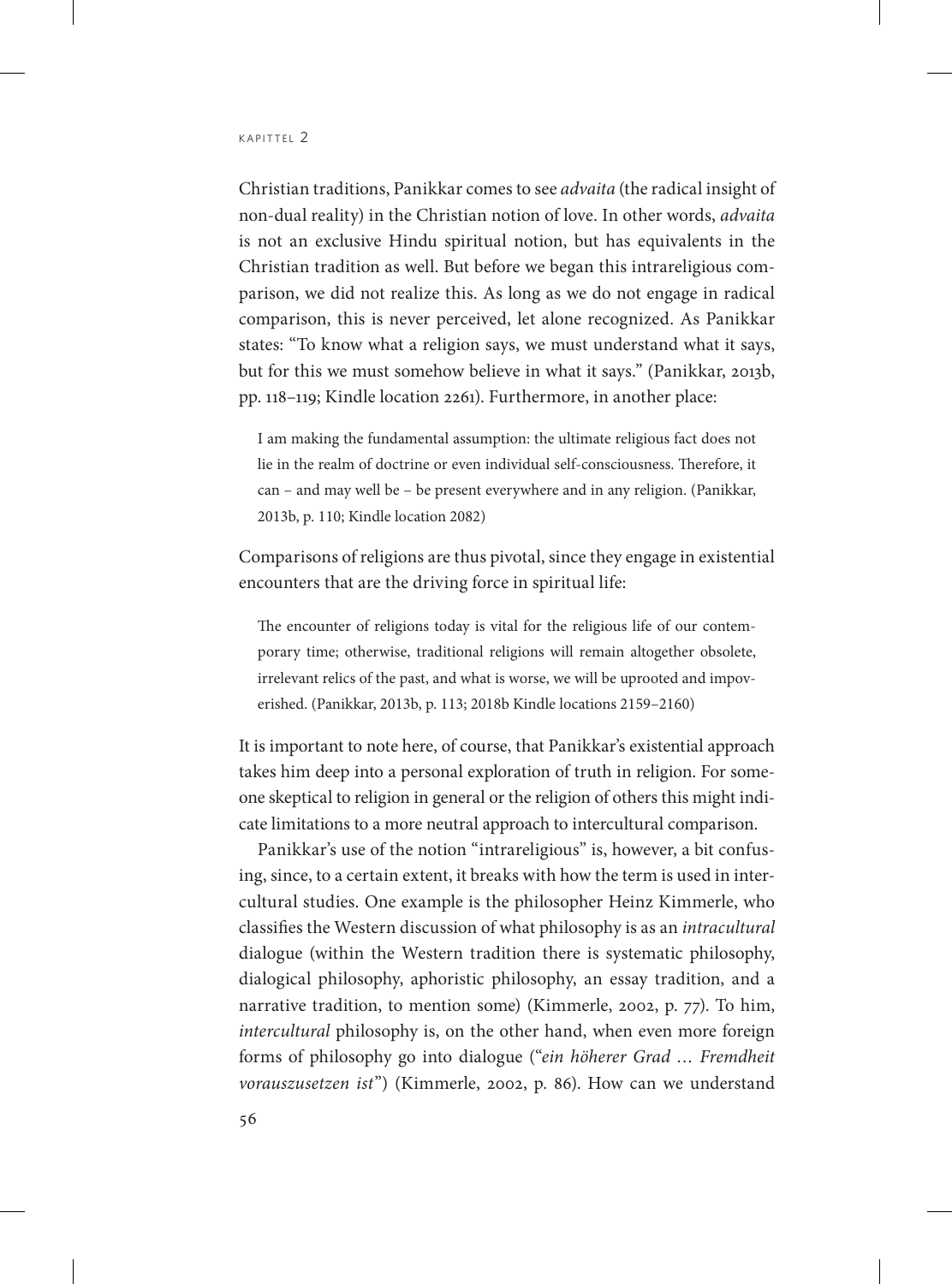and accept Panikkar's break with this understanding? Is it just semantics or do the terms have different meanings?

From what we have seen, the preposition *intra* rather than *inter* expresses that the relation (between religions and cultures) is not external but internal. The level of intracultural comparison is, as far as I can see, the depth you reach beyond the surface of similarities and differences. It is not because the notion of *dharma* is a common notion to Buddhist and Hindu traditions that renders them apt for comparison. These similarities could be understood on a historical and geographical level. Intracultural comparison, however, seeks similarity on an existential level. Let us go back to the example from Detienne. When he writes that "to settle down" (*faire son trou*) is a more general human trait than the phenomena of the nation, then what was considered "outside" (e.g., the Vlach, the Aborigines, and also the Greeks) the British (and hence the Western-European) culture was inside the comparativists' culture all the time. It is intracultural comparison that helps us to appreciate this internal relation between cultures, traditions, and religions.

# **Concluding remarks: On the existential significance of comparison**

If we are to draw some conclusions regarding the question (of *how comparison represents an existential opportunity to put oneself into perspective and/or to create relations to other cultures, religions, and worldviews*), it seems important to me to emphasize some of the common issues and ideas addressed by the authors referred to in this chapter.

First, they think of comparisons (and translations) as *ways of constructing relations* between (people with various) cultures and languages, and not just as an epistemological tool for knowledge. Furthermore, these relations could be described as a kind of cultural, religious, and linguistic kinship. This kinship is not historical but is rather a spiritual or existential kinship.

This is linked to my second observation, that this practice of creating relations and articulating cultural kinships entails a dialectical aspect. To compare is to be faced with obstacles, of the incomparable, only to discover that the obstacles, to a large extent, stem from the comparing subject. Or, to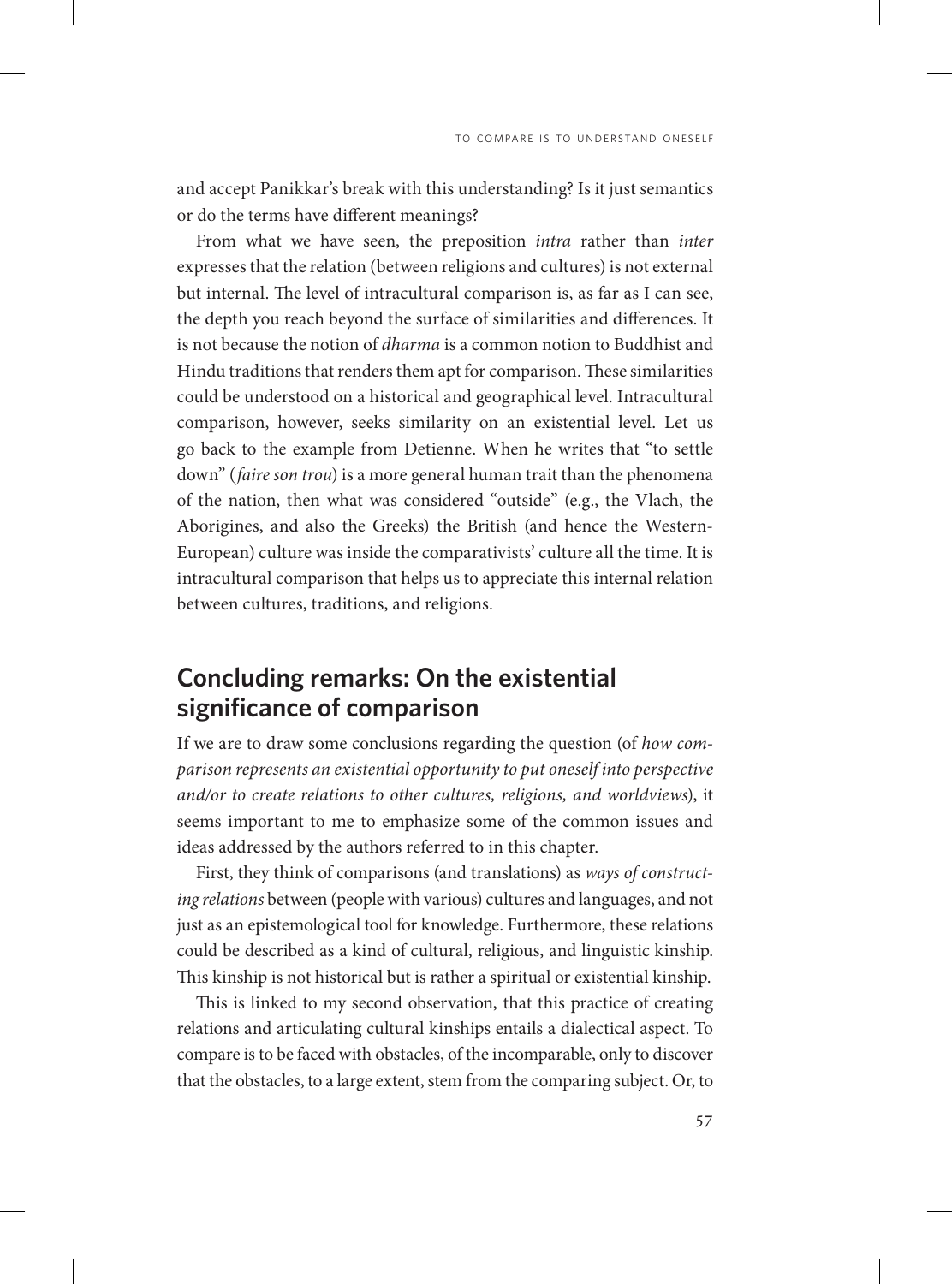put it differently, the incomparable is neither outside me nor inside me, but exists in my *relation* with what I am comparing. The incomparable is not necessarily something that could be incorporated into my culture or worldview, or something that remains outside my worldview or culture. It exists in my relation to the foreign. Whether it remains excluded from my comprehension depends to a certain extent on my ability to change perspective. Detienne thus articulates a "third way," stating that: "to compare is to put oneself into perspective" (2009). It is the perspective of the comparativist that is transformed in comparing the incomparable.

The third point is that this calls for an articulation of an "internal" aspect in comparison. Both the *relations* and *kinship* between languages, cultures, and religions, and the discussion of *the incomparable* highlight the existential point of departure from comparison. This existential perspective is not solipsistic or ethnocentric in the sense that the foreign, the other, the different, has no place. On the contrary, the obstacles to comparison and understanding have a place. But they only have a place in as much as I am a comparing subject. From this perspective, I have seen fit to call this comparison "intracultural" and to call upon Raimon Panikkar's notion and thoughts on *intracultural* comparison. From a third-person perspective, differences and similarities between cultures seem to be outside me and, to a certain extent, they are. But if the aim for me as a comparing subject is to learn something about myself in putting myself into perspective, to compare the incomparable, and articulate a spiritual kinship to other cultures and traditions, then the otherness of a person, culture, language, religion, or worldview is internal *to the relation* that I have. By this, I do not simply mean that the foreign culture could be englobed into my own. It means, as Ricœur stresses, that I am not internal to myself and that it is through the other culture, religion, or worldview that I understand myself.

#### **Literature**

Amselle, J.-L. (1998). *Mestizo logics. Anthropology of identity in Africa and elsewhere*. Stanford University Press.

Assmann, J. (2018). *Achsenzeit. Eine Archäologie der Moderne*. C. H. Beck.